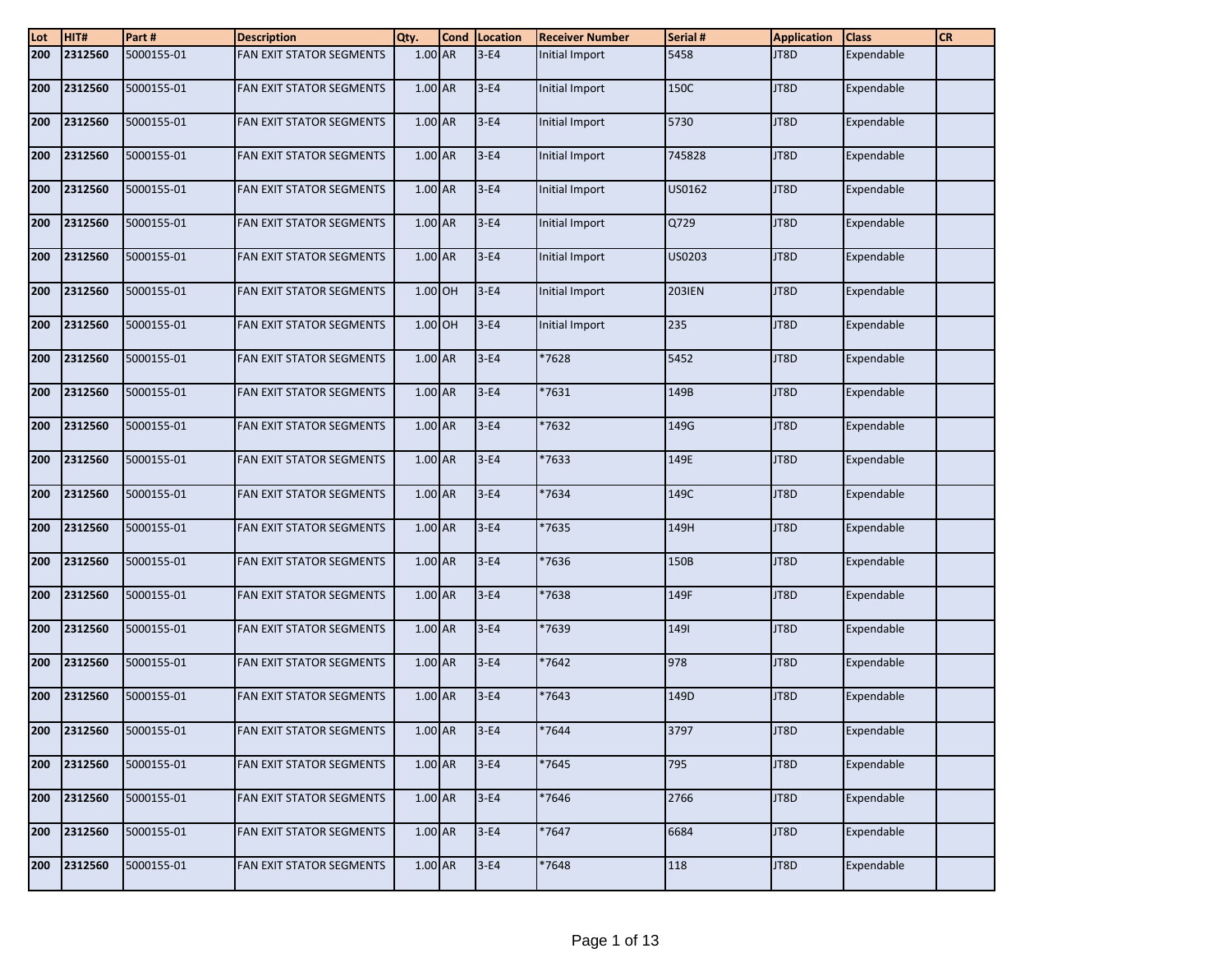| $\frac{\text{Lot}}{\text{200}}$ | HIT#    | Part#      | <b>Description</b>                       | Qty.      | <b>Cond</b> | Location | <b>Receiver Number</b> | Serial #   | <b>Application</b> | <b>Class</b> | <b>CR</b> |
|---------------------------------|---------|------------|------------------------------------------|-----------|-------------|----------|------------------------|------------|--------------------|--------------|-----------|
|                                 | 2312560 | 5000155-01 | FAN EXIT STATOR SEGMENTS                 | 1.00 AR   |             | $3-E4$   | *7649                  | 1092       | JT8D               | Expendable   |           |
| 200                             | 2312560 | 5000155-01 | FAN EXIT STATOR SEGMENTS                 | $1.00$ AR |             | $3-E4$   | *7650                  | 3796       | JT8D               | Expendable   |           |
| 200                             | 2312560 | 5000155-01 | <b>FAN EXIT STATOR SEGMENTS</b>          | 1.00 AR   |             | $3-E4$   | *7651                  | 1611       | JT8D               | Expendable   |           |
| 200                             | 2312560 | 5000155-01 | <b>FAN EXIT STATOR SEGMENTS</b>          | $1.00$ AR |             | $3-E4$   | *7652                  | 2765       | JT8D               | Expendable   |           |
| 200                             | 2312560 | 759737     | NO 6 BRG HEATSHIELD                      | 1.00 AR   |             | $3-E4$   | Initial Import         | N/A        | JT8D               | Expendable   |           |
| 200                             | 2312560 | 759737     | NO 6 BRG HEATSHIELD                      | 1.00 AR   |             | $3-E4$   | Initial Import         | N/A        | JT8D               | Expendable   |           |
| 200                             | 2312560 | 759737     | NO 6 BRG HEATSHIELD                      | 1.00 AR   |             | $3-E4$   | Initial Import         | N/A        | JT8D               | Expendable   |           |
| 200                             | 2312560 | 761799     | RING-SEALING, NO 1 BRG                   | 1.00 AR   |             | $3-E4$   | Initial Import         | 9488       | JT8D               | Expendable   |           |
| 200                             | 2312560 | 761799     | RING-SEALING, NO 1 BRG                   | 1.00 AR   |             | $3-E4$   | <b>Initial Import</b>  | 34054      | JT8D               | Expendable   |           |
| 200                             | 2312560 | 761799     | RING-SEALING, NO 1 BRG                   | 1.00 AR   |             | $3-E4$   | Initial Import         | <b>NSN</b> | JT8D               | Expendable   |           |
| 200                             | 2312560 | 771605     | DUCT-ASSY OF, COMPRESSOR<br><b>INLET</b> | 1.00 AR   |             | $3-E4$   | Initial Import         | A107       | JT8D               | Expendable   |           |
| 200                             | 2312560 | 798220     | FAN EXIT STATOR SEGMENTS                 | $1.00$ AR |             | $3-E4$   | Initial Import         | N/A        | JT8D               | Expendable   |           |
| 200                             | 2312560 | 798220     | FAN EXIT STATOR SEGMENTS                 | 1.00 AR   |             | $3-E4$   | Initial Import         | 7599       | JT8D               | Expendable   |           |
| 200                             | 2312560 | 798220     | FAN EXIT STATOR SEGMENTS                 | 1.00 AR   |             | $3-E4$   | Initial Import         | 121        | JT8D               | Expendable   |           |
| 200                             | 2312560 | 798220     | FAN EXIT STATOR SEGMENTS                 | 1.00 REP  |             | $3-E4$   | Initial Import         | 4207       | JT8D               | Expendable   |           |
| 200                             | 2312560 | 798220     | <b>FAN EXIT STATOR SEGMENTS</b>          | 1.00 AR   |             | $3-E4$   | 7989*                  | $556-2$    | JT8D               | Expendable   |           |
| 200                             | 2312560 | 798220     | FAN EXIT STATOR SEGMENTS                 | 1.00 AR   |             | $3-E4$   | *7990                  | 7597       | JT8D               | Expendable   |           |
| 200                             | 2312560 | 798220     | <b>FAN EXIT STATOR SEGMENTS</b>          | 1.00 REP  |             | $3-E4$   | *7991                  | 325        | JT8D               | Expendable   |           |
| 200                             | 2312560 | 798220     | FAN EXIT STATOR SEGMENTS                 | 1.00 AR   |             | $3-E4$   | *7992                  | N/A        | JT8D               | Expendable   |           |
| 200                             | 2312560 | 798220     | FAN EXIT STATOR SEGMENTS                 | 1.00 AR   |             | $3-E4$   | *7993                  | N/A        | JT8D               | Expendable   |           |
| 200                             | 2312560 | 798220     | FAN EXIT STATOR SEGMENTS                 | 1.00 AR   |             | $3-E4$   | *7994                  | N/A        | JT8D               | Expendable   |           |
| 200                             | 2312560 | 798220     | FAN EXIT STATOR SEGMENTS                 | 1.00 AR   |             | $3-E4$   | *7995                  | N/A        | JT8D               | Expendable   |           |
| 200                             | 2312560 | 798220     | <b>FAN EXIT STATOR SEGMENTS</b>          | 1.00 AR   |             | $3-E4$   | *7996                  | N/A        | JT8D               | Expendable   |           |
| 200                             | 2312560 | 798220     | FAN EXIT STATOR SEGMENTS                 | 1.00 AR   |             | $3-E4$   | *7997                  | N/A        | JT8D               | Expendable   |           |
| 200                             | 2312560 | 798220     | FAN EXIT STATOR SEGMENTS                 | $1.00$ AR |             | $3-E4$   | *7998                  | N/A        | JT8D               | Expendable   |           |
| 200                             | 2312560 | 798220     | FAN EXIT STATOR SEGMENTS                 | 1.00 AR   |             | $3-E4$   | 7999*                  | N/A        | JT8D               | Expendable   |           |
| 200                             | 2312560 | 798220     | FAN EXIT STATOR SEGMENTS                 | 1.00 AR   |             | $3-E4$   | *8000                  | N/A        | JT8D               | Expendable   |           |
| 200                             | 2312560 | 798220     | FAN EXIT STATOR SEGMENTS                 | $1.00$ AR |             | $3-E4$   | $*8001$                | N/A        | JT8D               | Expendable   |           |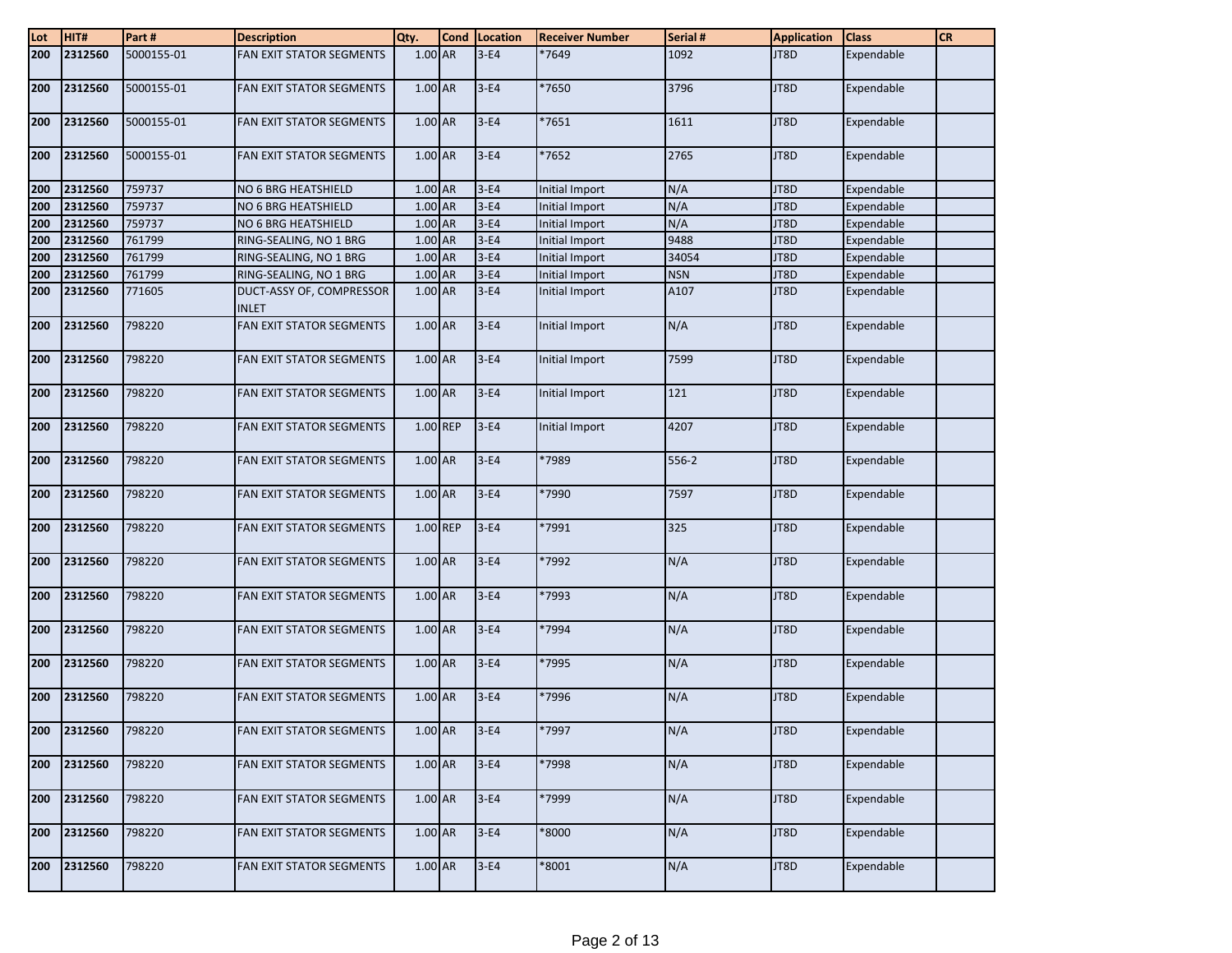| Lot | HIT#    | Part#      | <b>Description</b>           | Qty.      | <b>Cond</b> | Location | <b>Receiver Number</b> | Serial #        | <b>Application</b> | <b>Class</b> | <b>CR</b> |
|-----|---------|------------|------------------------------|-----------|-------------|----------|------------------------|-----------------|--------------------|--------------|-----------|
| 200 | 2312560 | 798220     | FAN EXIT STATOR SEGMENTS     | $1.00$ AR |             | $3-E4$   | *8002                  | N/A             | JT8D               | Expendable   |           |
|     |         |            |                              |           |             |          |                        |                 |                    |              |           |
| 201 | 2312561 | N/A        | JT8D-200 Q.E.C               | 1.00 AR   |             | $3-E5$   | Initial Import         | N/A             | JT8D               | QEC          |           |
| 202 | 2312562 | 1590M21P01 | FAN ROTOR BLADE STG 1        | 1.00 AR   |             | $3-F1$   | Initial Import         | BA359433-A      | CFM56              | Expendable   |           |
| 202 | 2312562 | 1590M21P01 | <b>FAN ROTOR BLADE STG 1</b> | 1.00 AR   |             | $3-F1$   | *6885                  | MAE09152-N      | CFM56              | Expendable   |           |
| 202 | 2312562 | 1590M21P01 | <b>FAN ROTOR BLADE STG 1</b> | 1.00 AR   |             | $3-F1$   | 6886                   | SNU70056        | CFM56              | Expendable   |           |
| 202 | 2312562 | 1590M21P01 | <b>FAN ROTOR BLADE STG 1</b> | 1.00 AR   |             | $3-F1$   | 6887                   | MAA95894        | CFM56              | Expendable   |           |
| 202 | 2312562 | 1590M21P01 | <b>FAN ROTOR BLADE STG 1</b> | 1.00 AR   |             | $3-F1$   | 6888                   | MAE02027        | CFM56              | Expendable   |           |
| 202 | 2312562 | 1590M21P01 | <b>FAN ROTOR BLADE STG 1</b> | 1.00 AR   |             | $3-F1$   | 6889                   | MAE02119        | CFM56              | Expendable   |           |
| 202 | 2312562 | 1590M21P01 | <b>FAN ROTOR BLADE STG 1</b> | 1.00 AR   |             | $3-F1$   | 6890                   | MAA95928        | CFM56              | Expendable   |           |
| 202 | 2312562 | 1590M21P01 | <b>FAN ROTOR BLADE STG 1</b> | 1.00 AR   |             | $3-F1$   | 6891                   | MAE2944-B       | CFM56              | Expendable   |           |
| 202 | 2312562 | 1590M21P01 | <b>FAN ROTOR BLADE STG 1</b> | 1.00 AR   |             | $3-F1$   | 6892                   | MAA98821        | CFM56              | Expendable   |           |
| 202 | 2312562 | 1590M21P01 | <b>FAN ROTOR BLADE STG 1</b> | 1.00 AR   |             | $3-F1$   | 6893                   | <b>MAAB1142</b> | CFM56              | Expendable   |           |
| 202 | 2312562 | 1590M21P01 | <b>FAN ROTOR BLADE STG 1</b> | 1.00 AR   |             | $3-F1$   | 6894                   | MAE02064        | CFM56              | Expendable   |           |
| 202 | 2312562 | 1590M21P01 | <b>FAN ROTOR BLADE STG 1</b> | 1.00 AR   |             | $3-F1$   | 6895                   | BA069432        | CFM56              | Expendable   |           |
| 202 | 2312562 | 1590M21P01 | <b>FAN ROTOR BLADE STG 1</b> | 1.00 AR   |             | $3-F1$   | 6896                   | GEM00822        | CFM56              | Expendable   |           |
| 202 | 2312562 | 1590M21P01 | <b>FAN ROTOR BLADE STG 1</b> | 1.00 AR   |             | $3-F1$   | 6897                   | MAE02069        | CFM56              | Expendable   |           |
| 202 | 2312562 | 1590M21P01 | <b>FAN ROTOR BLADE STG 1</b> | 1.00 AR   |             | $3-F1$   | 6898                   | MAE02062        | CFM56              | Expendable   |           |
| 202 | 2312562 | 1590M21P01 | <b>FAN ROTOR BLADE STG 1</b> | 1.00 AR   |             | $3-F1$   | 6899'                  | MAA93713        | CFM56              | Expendable   |           |
| 202 | 2312562 | 1590M21P01 | <b>FAN ROTOR BLADE STG 1</b> | 1.00 AR   |             | $3-F1$   | 6900                   | SNU98121        | CFM56              | Expendable   |           |
| 202 | 2312562 | 1590M21P01 | <b>FAN ROTOR BLADE STG 1</b> | 1.00 AR   |             | $3-F1$   | 6901                   | <b>MAAB4370</b> | CFM56              | Expendable   |           |
| 202 | 2312562 | 1590M21P01 | <b>FAN ROTOR BLADE STG 1</b> | 1.00 AR   |             | $3-F1$   | 6902                   | MAE02052        | CFM56              | Expendable   |           |
| 202 | 2312562 | 1590M21P01 | <b>FAN ROTOR BLADE STG 1</b> | 1.00 AR   |             | $3-F1$   | 6903                   | BB393241-U      | CFM56              | Expendable   |           |
| 202 | 2312562 | 1590M21P01 | <b>FAN ROTOR BLADE STG 1</b> | 1.00 AR   |             | $3-F1$   | *6904                  | MAE09160-9      | CFM56              | Expendable   |           |
| 202 | 2312562 | 1590M21P01 | <b>FAN ROTOR BLADE STG 1</b> | 1.00 AR   |             | $3-F1$   | 6905                   | MAA89795        | CFM56              | Expendable   |           |
| 202 | 2312562 | 1590M21P01 | <b>FAN ROTOR BLADE STG 1</b> | 1.00 AR   |             | $3-F1$   | *6906                  | MAE03759-V      | CFM56              | Expendable   |           |
| 202 | 2312562 | 1590M21P01 | <b>FAN ROTOR BLADE STG 1</b> | 1.00 AR   |             | $3-F1$   | 6907                   | BA057079        | CFM56              | Expendable   |           |
| 202 | 2312562 | 1663M24P01 | <b>FAN ROTOR BLADE STG 1</b> | 1.00 AR   |             | $3-F1$   | Initial Import         | MAA12062        | CFM56              | Expendable   |           |
| 202 | 2312562 | 1663M24P01 | <b>FAN ROTOR BLADE STG 1</b> | 1.00 AR   |             | $3-F1$   | Initial Import         | MAA34450        | CFM56              | Expendable   |           |
| 202 | 2312562 | 1663M24P01 | <b>FAN ROTOR BLADE STG 1</b> | 1.00 AR   |             | $3-F1$   | Initial Import         | MAA22061        | CFM56              | Expendable   |           |
| 202 | 2312562 | 1663M24P01 | <b>FAN ROTOR BLADE STG 1</b> | 1.00 AR   |             | $3-F1$   | Initial Import         | MAA24909        | CFM56              | Expendable   |           |
| 202 | 2312562 | 1663M24P01 | FAN ROTOR BLADE STG 1        | 1.00 AR   |             | $3-F1$   | Initial Import         | MAA24964        | CFM56              | Expendable   |           |
| 202 | 2312562 | 1663M24P01 | <b>FAN ROTOR BLADE STG 1</b> | 1.00 AR   |             | $3-F1$   | Initial Import         | MAA24600        | CFM56              | Expendable   |           |
| 202 | 2312562 | 1663M24P01 | <b>FAN ROTOR BLADE STG 1</b> | 1.00 AR   |             | $3-F1$   | Initial Import         | MAA22530        | CFM56              | Expendable   |           |
| 202 | 2312562 | 1663M24P01 | <b>FAN ROTOR BLADE STG 1</b> | 1.00 AR   |             | $3-F1$   | Initial Import         | MAA31634        | CFM56              | Expendable   |           |
| 202 | 2312562 | 1663M24P02 | <b>FAN ROTOR BLADE STG 1</b> | 1.00 AR   |             | $3-F1$   | Initial Import         | MAA50376        | CFM56              | Expendable   |           |
| 202 | 2312562 | 1663M24P02 | <b>FAN ROTOR BLADE STG 1</b> | 1.00 AR   |             | $3-F1$   | Initial Import         | SNE17456        | CFM56              | Expendable   |           |
| 202 | 2312562 | 1663M24P02 | <b>FAN ROTOR BLADE STG 1</b> | 1.00 AR   |             | $3-F1$   | Initial Import         | MAA49002        | CFM56              | Expendable   |           |
| 202 | 2312562 | 1663M24P02 | <b>FAN ROTOR BLADE STG 1</b> | 1.00 AR   |             | $3-F1$   | Initial Import         | MAA51042        | CFM56              | Expendable   |           |
| 202 | 2312562 | 1663M24P05 | <b>FAN ROTOR BLADE STG 1</b> | 1.00 AR   |             | $3-F1$   | Initial Import         | MAA00115        | CFM56              | Expendable   |           |
| 202 | 2312562 | 5002004-01 | C-4 BLADES                   | 68.00 AR  |             | $3-F1$   | 881                    |                 | JT8D               | Expendable   |           |
| 202 | 2312562 | 5002004-01 | C-4 BLADES                   | 68.00 AR  |             | $3-F1$   | 2017                   |                 | JT8D               | Expendable   |           |
| 202 | 2312562 | 5002004-01 | C-4 BLADES                   | 68.00 AR  |             | $3-F1$   | 2020                   |                 | JT8D               | Expendable   |           |
| 202 | 2312562 | 5002004-01 | C-4 BLADES                   | 68.00 AR  |             | $3-F1$   | 2128                   |                 | JT8D               | Expendable   |           |
| 202 | 2312562 | 5002004-01 | C-4 BLADES                   | 68.00 AR  |             | $3-F1$   | 2129                   |                 | JT8D               | Expendable   |           |
| 202 | 2312562 | 5002004-01 | C-4 BLADES                   | 68.00 AR  |             | $3-F1$   | 2130                   |                 | JT8D               | Expendable   |           |
| 202 | 2312562 | 5002004-01 | C-4 BLADES                   | 68.00 AR  |             | $3-F1$   | 2174                   |                 | JT8D               | Expendable   |           |
| 202 | 2312562 | 5002004-01 | C-4 BLADES                   | 68.00 AR  |             | $3-F1$   | 2205                   |                 | JT8D               | Expendable   |           |
| 202 | 2312562 | 5002004-01 | C-4 BLADES                   | 67.00 AR  |             | $3-F1$   | 2218                   |                 | JT8D               | Expendable   |           |
| 202 | 2312562 | 5002004-01 | C-4 BLADES                   | 68.00 AR  |             | $3-F1$   | 2221                   |                 | JT8D               | Expendable   |           |
| 202 | 2312562 | 5002004-01 | C-4 BLADES                   | 68.00 AR  |             | $3-F1$   | 2224                   |                 | JT8D               | Expendable   |           |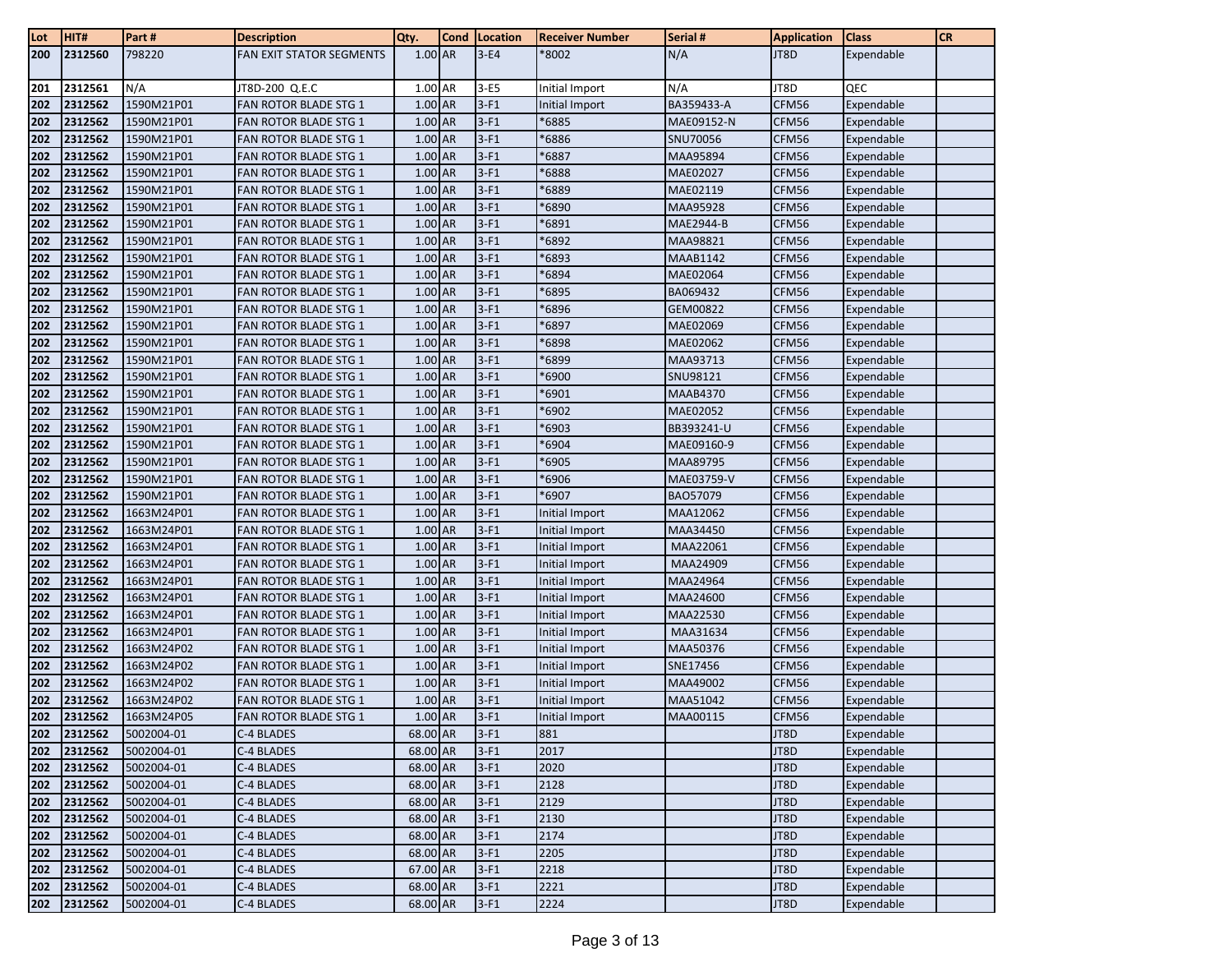| Lot        | HIT#               | Part#            | <b>Description</b>       | Qty.                 | <b>Cond</b> | Location         | <b>Receiver Number</b> | Serial # | <b>Application</b> | <b>Class</b>             | <b>CR</b> |
|------------|--------------------|------------------|--------------------------|----------------------|-------------|------------------|------------------------|----------|--------------------|--------------------------|-----------|
| 202        | 2312562            | 5002004-01       | C-4 BLADES               | 68.00 AR             |             | $3-F1$           | 2228                   |          | JT8D               | Expendable               |           |
| 202        | 2312562            | 5002004-01       | C-4 BLADES               | 68.00 AR             |             | $3-F1$           | 2229                   |          | JT8D               | Expendable               |           |
| 202        | 2312562            | 5002004-01       | C-4 BLADES               | 68.00 AR             |             | $3-F1$           | 2230                   |          | JT8D               | Expendable               |           |
| 202        | 2312562            | 5002004-01       | C-4 BLADES               | 68.00 AR             |             | $3-F1$           | 2962                   |          | JT8D               | Expendable               |           |
| 202        | 2312562            | 5002004-01       | C-4 BLADES               | 68.00 AR             |             | $3-F1$           | 4946                   |          | JT8D               | Expendable               |           |
| 202        | 2312562            | 5002004-01       | C-4 BLADES               | 68.00 AR             |             | $3-F1$           | ESN-725463             |          | JT8D               | Expendable               |           |
| 202        | 2312562            | 5002004-01       | C-4 BLADES               | 68.00 AR             |             | $3-F1$           | 6003                   |          | JT8D               | Expendable               |           |
| 202        | 2312562            | 771705           | C-5 BLADES               | 62.00 AR             |             | $3-F1$           | 2964                   |          | JT8D               | Expendable               |           |
| 202        | 2312562            | 771705           | C-5 BLADES               | 48.00 AR             |             | $3-F1$           | 4944                   |          | JT8D               | Expendable               |           |
| 202        | 2312562            | 771705           | C-5 BLADES               | 62.00 AR             |             | $3-F1$           | ESN-725463             |          | JT8D               | Expendable               |           |
| 202        | 2312562            | 771705           | C-5 BLADES               | 62.00 AR             |             | $3-F1$           | 5388                   |          | JT8D               | Expendable               |           |
| 202        | 2312562            | 771705           | C-5 BLADES               | 62.00 AR             |             | $3-F1$           | 5389                   |          | JT8D               | Expendable               |           |
| 202        | 2312562            | 771705           | C-5 BLADES               | 62.00 AR             |             | $3-F1$           | 5999                   |          | JT8D               | Expendable               |           |
| 202        | 2312562            | 771705           | C-5 BLADES               | 62.00 AR             |             | $3-F1$           | ESN-726899             |          | JT8D               | Expendable               |           |
| 202        | 2312562            | 771706           | C-6 BLADES               | 60.00 AR             |             | $3-F1$           | 2352                   |          | JT8D               | Expendable               |           |
| 202        | 2312562            | 771706           | C-6 BLADES               | 60.00 AR             |             | $3-F1$           | 2961                   |          | JT8D               | Expendable               |           |
| 202        | 2312562            | 771706           | C-6 BLADES               | $2.00$ AR            |             | $3-F1$           | 4948                   |          | JT8D               | Expendable               |           |
| 202        | 2312562            | 771706           | C-6 BLADES               | 60.00 AR             |             | $3-F1$           | ESN-725463             |          | JT8D               | Expendable               |           |
| 202        | 2312562            | 771706           | C-6 BLADES               | 36.00 AR             |             | $3-F1$           | 5387                   |          | JT8D               | Expendable               |           |
| 202        | 2312562            | 771706           | C-6 BLADES               | 60.00 AR             |             | $3-F1$           | 5586                   |          | JT8D               | Expendable               |           |
| 202        | 2312562            | 771706           | C-6 BLADES               | 60.00 AR             |             | $3-F1$           | ESN-726899             |          | JT8D               | Expendable               |           |
| 202        | 2312562            | 771715           | C-1.5 BLADES             | 48.00 AR             |             | $3-F1$           | 4949                   |          | JT8D               | Expendable               |           |
| 202        | 2312562            | 771715           | C-1.5 BLADES             | 47.00 AR             |             | $3-F1$           | ESN-725463             |          | JT8D               | Expendable               |           |
| 202        | 2312562            | 771715           | C-1.5 BLADES             | 48.00 AR             |             | $3-F1$           | ESN-726899             |          | JT8D               | Expendable               |           |
| 202        | 2312562            | 772302           | C-2 BLADES               | 56.00 AR             |             | $3-F1$           | 2965                   |          | JT8D               | Expendable               |           |
| 202        | 2312562            | 772302           | C-2 BLADES               | 56.00 AR             |             | $3-F1$           | 4947                   |          | JT8D               | Expendable               |           |
| 202        | 2312562            | 772302           | C-2 BLADES               | 56.00 AR             |             | $3-F1$           | ESN-725463             |          | JT8D               | Expendable               |           |
| 202        | 2312562            | 772302           | C-2 BLADES               | 56.00 AR             |             | $3-F1$           | ESN-726899             |          | JT8D               | Expendable               |           |
| 202        | 2312562            | 778503           | C-3 BLADES               | 66.00 AR             |             | $3-F1$           | 2963                   |          | JT8D               | Expendable               |           |
| 202<br>202 | 2312562            | 778503<br>778503 | C-3 BLADES               | 66.00 AR<br>66.00 AR |             | $3-F1$<br>$3-F1$ | 4945<br>ESN-725463     |          | JT8D<br>JT8D       | Expendable               |           |
| 202        | 2312562<br>2312562 | 778503           | C-3 BLADES<br>C-3 BLADES | 66.00 AR             |             | $3-F1$           | ESN-726899             |          | JT8D               | Expendable<br>Expendable |           |
| 203        | 2312563            | 5002004-01       | C-4 BLADES               | 68.00 AR             |             | $3-F2$           | 1226                   |          | JT8D               | Expendable               |           |
| 203        | 2312563            | 5002004-01       | C-4 BLADES               | 68.00 AR             |             | $3-F2$           | 1230                   |          | JT8D               | Expendable               |           |
| 203        | 2312563            | 5002004-01       | C-4 BLADES               | 68.00 AR             |             | $3-F2$           | 1232                   |          | JT8D               | Expendable               |           |
| 203        | 2312563            | 5002004-01       | C-4 BLADES               | 68.00 AR             |             | $3-F2$           | 1233                   |          | JT8D               | Expendable               |           |
| 203        | 2312563            | 5002004-01       | C-4 BLADES               | 68.00 AR             |             | $3-F2$           | 1235                   |          | JT8D               | Expendable               |           |
| 203        | 2312563            | 5002004-01       | C-4 BLADES               | 68.00 AR             |             | $3-F2$           | 1236                   |          | JT8D               | Expendable               |           |
| 203        | 2312563            | 5002004-01       | C-4 BLADES               | 68.00 AR             |             | $3-F2$           | 1239                   |          | JT8D               | Expendable               |           |
| 203        | 2312563            | 5002004-01       | C-4 BLADES               | 68.00 AR             |             | $3-F2$           | 1240                   |          | JT8D               | Expendable               |           |
| 203        | 2312563            | 5002004-01       | C-4 BLADES               | 68.00 AR             |             | $3-F2$           | 1241                   |          | JT8D               | Expendable               |           |
| 203        | 2312563            | 5002004-01       | C-4 BLADES               | 68.00 AR             |             | $3-F2$           | 1244                   |          | JT8D               | Expendable               |           |
| 203        | 2312563            | 5002004-01       | C-4 BLADES               | 68.00 AR             |             | $3-F2$           | 1248                   |          | JT8D               | Expendable               |           |
| 203        | 2312563            | 5002004-01       | C-4 BLADES               | 68.00 AR             |             | $3-F2$           | 1250                   |          | JT8D               | Expendable               |           |
| 203        | 2312563            | 5002004-01       | C-4 BLADES               | 68.00 AR             |             | $3-F2$           | 1254                   |          | JT8D               | Expendable               |           |
| 203        | 2312563            | 5002004-01       | C-4 BLADES               | 68.00 AR             |             | $3-F2$           | 1398                   |          | JT8D               | Expendable               |           |
| 203        | 2312563            | 5002004-01       | C-4 BLADES               | 68.00 AR             |             | $3-F2$           | 1400                   |          | JT8D               | Expendable               |           |
| 203        | 2312563            | 5002004-01       | C-4 BLADES               | 67.00 AR             |             | $3-F2$           | 1401                   |          | JT8D               | Expendable               |           |
| 203        | 2312563            | 5002004-01       | C-4 BLADES               | 68.00 AR             |             | $3-F2$           | 1402                   |          | JT8D               | Expendable               |           |
| 203        | 2312563            | 5002004-01       | C-4 BLADES               | 68.00 AR             |             | $3-F2$           | 1403                   |          | JT8D               | Expendable               |           |
| 203        | 2312563            | 5002004-01       | C-4 BLADES               | 68.00 AR             |             | $3-F2$           | 1404                   |          | JT8D               | Expendable               |           |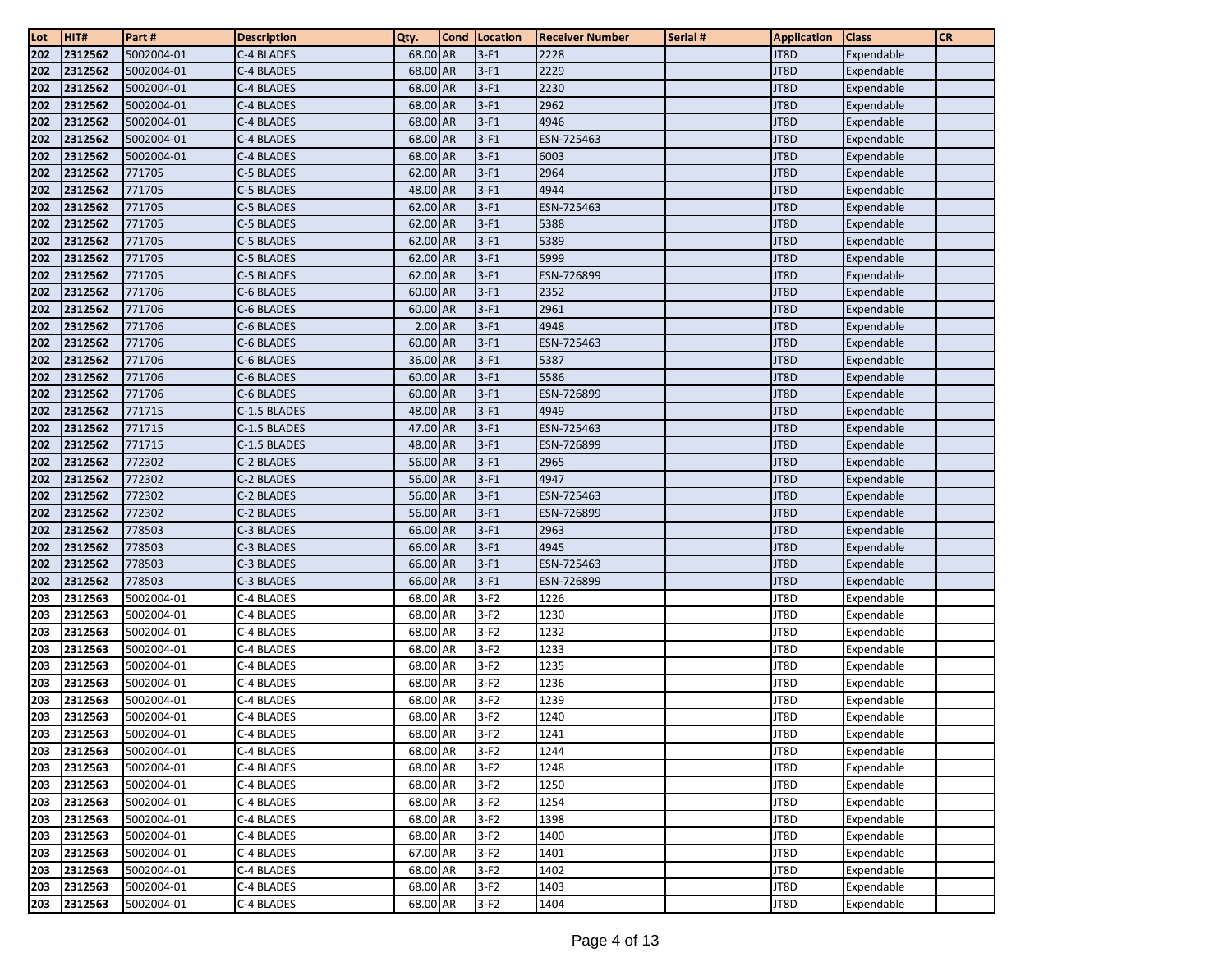| Lot        | HIT#               | Part #                   | <b>Description</b>       | Qty.                 | Cond | Location         | <b>Receiver Number</b> | Serial # | <b>Application</b> | <b>Class</b>             | <b>CR</b> |
|------------|--------------------|--------------------------|--------------------------|----------------------|------|------------------|------------------------|----------|--------------------|--------------------------|-----------|
| 203        | 2312563            | 771705                   | C-5 BLADES               | 7.00 OH              |      | $3-F2$           | Initial Import         | N/A      | JT8D               | Expendable               |           |
| 203        | 2312563            | 771705                   | C-5 BLADES               | 3.00 OH              |      | $3-F2$           | Initial Import         | N/A      | JT8D               | Expendable               |           |
| 203        | 2312563            | 771705                   | C-5 BLADES               | 2.00 OH              |      | $3-F2$           | Initial Import         | N/A      | JT8D               | Expendable               |           |
| 203        | 2312563            | 771705                   | C-5 BLADES               | 61.00 AR             |      | $3-F2$           | 1406                   |          | JT8D               | Expendable               |           |
| 203        | 2312563            | 771705                   | C-5 BLADES               | 62.00 AR             |      | $3-F2$           | 1407                   |          | JT8D               | Expendable               |           |
| 203        | 2312563            | 771706                   | C-6 BLADES               | 22.00 OH             |      | $3-F2$           | Initial Import         | N/A      | JT8D               | Expendable               |           |
| 203        | 2312563            | 771706                   | C-6 BLADES               | 60.00 AR             |      | $3-F2$           | 1224                   |          | JT8D               | Expendable               |           |
| 203        | 2312563            | 771706                   | C-6 BLADES               | 59.00 AR             |      | $3-F2$           | 1408                   |          | JT8D               | Expendable               |           |
| 203        | 2312563            | 771706                   | C-6 BLADES               | 60.00 AR             |      | $3-F2$           | 1409                   |          | JT8D               | Expendable               |           |
| 203        | 2312563            | 771715                   | C-1.5 BLADES             | 24.00 OH             |      | $3-F2$           | Initial Import         | N/A      | JT8D               | Expendable               |           |
| 203        | 2312563            | 771715                   | C-1.5 BLADES             | 48.00 OH             |      | $3-F2$           | 2689                   |          | JT8D               | Expendable               |           |
| 203        | 2312563            | 772302                   | C-2 BLADES               | 13.00 OH             |      | $3-F2$           | Initial Import         | N/A      | JT8D               | Expendable               |           |
| 203        | 2312563            | 772302                   | C-2 BLADES               | 1.00 OH              |      | $3-F2$           | Initial Import         | N/A      | JT8D               | Expendable               |           |
| 203        | 2312563            | 772302                   | C-2 BLADES               | 3.00 OH              |      | $3-F2$           | Initial Import         | N/A      | JT8D               | Expendable               |           |
| 203        | 2312563            | 778503                   | C-3 BLADES               | 1.00 OH              |      | $3-F2$           | Initial Import         | N/A      | JT8D               | Expendable               |           |
| 203        | 2312563            | 778503                   | C-3 BLADES               | 39.00 OH             |      | $3-F2$           | Initial Import         | N/A      | JT8D               | Expendable               |           |
| 203        | 2312563            | 778503                   | C-3 BLADES               | 10.00 OH             |      | $3-F2$           | Initial Import         | N/A      | JT8D               | Expendable               |           |
| 204        | 2312564            | 5002004-01               | C-4 BLADES               | 68.00 AR             |      | $3-F3$           | Initial Import         | N/A      | JT8D               | Expendable               |           |
| 204        | 2312564            | 5002004-01               | C-4 BLADES               | 68.00 AR             |      | $3-F3$           | 620                    |          | JT8D               | Expendable               |           |
| 204        | 2312564            | 5002004-01               | C-4 BLADES               | 68.00 AR             |      | $3-F3$           | 621                    |          | JT8D               | Expendable               |           |
| 204        | 2312564            | 5002004-01               | C-4 BLADES               | 68.00 AR             |      | $3-F3$           | 622                    |          | JT8D               | Expendable               |           |
| 204        | 2312564            | 5002004-01               | C-4 BLADES               | 68.00 AR             |      | $3-F3$           | 623                    |          | JT8D               | Expendable               |           |
| 204        | 2312564            | 5002004-01               | C-4 BLADES               | 68.00 AR             |      | $3-F3$           | 882                    |          | JT8D               | Expendable               |           |
| 204        | 2312564            | 5002004-01               | C-4 BLADES               | 68.00 AR             |      | $3-F3$           | 883                    |          | JT8D               | Expendable               |           |
| 204        | 2312564            | 5002004-01               | C-4 BLADES               | 68.00 AR             |      | $3-F3$           | 884                    |          | JT8D               | Expendable               |           |
| 204        | 2312564            | 5002004-01               | C-4 BLADES               | 68.00 AR             |      | $3-F3$           | 886                    |          | JT8D               | Expendable               |           |
| 204        | 2312564            | 5002004-01               | C-4 BLADES               | 68.00 AR             |      | $3-F3$           | 888                    |          | JT8D               | Expendable               |           |
| 204        | 2312564            | 5002004-01               | C-4 BLADES               | 68.00 AR             |      | $3-F3$           | 889                    |          | JT8D               | Expendable               |           |
| 204        | 2312564            | 5002004-01               | C-4 BLADES               | 68.00 AR             |      | $3-F3$           | 890                    |          | JT8D               | Expendable               |           |
| 204        | 2312564            | 5002004-01               | C-4 BLADES               | 68.00 AR             |      | $3-F3$           | 892                    |          | JT8D               | Expendable               |           |
| 204<br>204 | 2312564<br>2312564 | 5002004-01               | C-4 BLADES<br>C-4 BLADES | 68.00 AR<br>68.00 AR |      | $3-F3$<br>$3-F3$ | 893<br>895             |          | JT8D<br>JT8D       | Expendable               |           |
| 204        | 2312564            | 5002004-01<br>5002004-01 | C-4 BLADES               | 68.00 AR             |      | $3-F3$           | 1227                   |          | JT8D               | Expendable<br>Expendable |           |
| 204        | 2312564            | 5002004-01               | C-4 BLADES               | 68.00 AR             |      | $3-F3$           | 1228                   |          | JT8D               | Expendable               |           |
| 204        | 2312564            | 5002004-01               | C-4 BLADES               | 68.00 AR             |      | $3-F3$           | 1229                   |          | JT8D               | Expendable               |           |
| 204        | 2312564            | 5002004-01               | C-4 BLADES               | 68.00 AR             |      | $3-F3$           | 1237                   |          | JT8D               | Expendable               |           |
| 204        | 2312564            | 5002004-01               | C-4 BLADES               | 68.00 AR             |      | $3-F3$           | 1242                   |          | JT8D               | Expendable               |           |
| 204        | 2312564            | 5002004-01               | C-4 BLADES               | 68.00 AR             |      | $3-F3$           | 1246                   |          | JT8D               | Expendable               |           |
| 204        | 2312564            | 5002004-01               | C-4 BLADES               | 68.00 AR             |      | $3-F3$           | 1252                   |          | JT8D               | Expendable               |           |
| 204        | 2312564            | 5002004-01               | C-4 BLADES               | 68.00 AR             |      | $3-F3$           | 1554                   |          | JT8D               | Expendable               |           |
| 204        | 2312564            | 5002004-01               | C-4 BLADES               | 68.00 AR             |      | $3-F3$           | 2531                   |          | JT8D               | Expendable               |           |
| 204        | 2312564            | 5002004-01               | C-4 BLADES               | 68.00 AR             |      | $3-F3$           | 6024                   |          | JT8D               | Expendable               |           |
| 204        | 2312564            | 5002004-01               | C-4 BLADES               | 68.00 AR             |      | $3-F3$           | 6025                   |          | JT8D               | Expendable               |           |
| 204        | 2312564            | 771705                   | C-5 BLADES               | 62.00 AR             |      | $3-F3$           | Initial Import         | N/A      | JT8D               | Expendable               |           |
| 204        | 2312564            | 771705                   | C-5 BLADES               | 62.00 AR             |      | $3-F3$           | Initial Import         | N/A      | JT8D               | Expendable               |           |
| 204        | 2312564            | 771705                   | C-5 BLADES               | 62.00 AR             |      | $3-F3$           | 624                    |          | JT8D               | Expendable               |           |
| 204        | 2312564            | 771705                   | C-5 BLADES               | 62.00 AR             |      | $3-F3$           | 897                    |          | JT8D               | Expendable               |           |
| 204        | 2312564            | 771705                   | C-5 BLADES               | 62.00 AR             |      | $3-F3$           | 898                    |          | JT8D               | Expendable               |           |
| 204        | 2312564            | 771705                   | C-5 BLADES               | 62.00 AR             |      | $3-F3$           | 1260                   |          | JT8D               | Expendable               |           |
| 204        | 2312564            | 771705                   | C-5 BLADES               | 62.00 AR             |      | $3-F3$           | 1262                   |          | JT8D               | Expendable               |           |
| 204        | 2312564            | 771705                   | C-5 BLADES               | 62.00 AR             |      | $3-F3$           | 1562                   |          | JT8D               | Expendable               |           |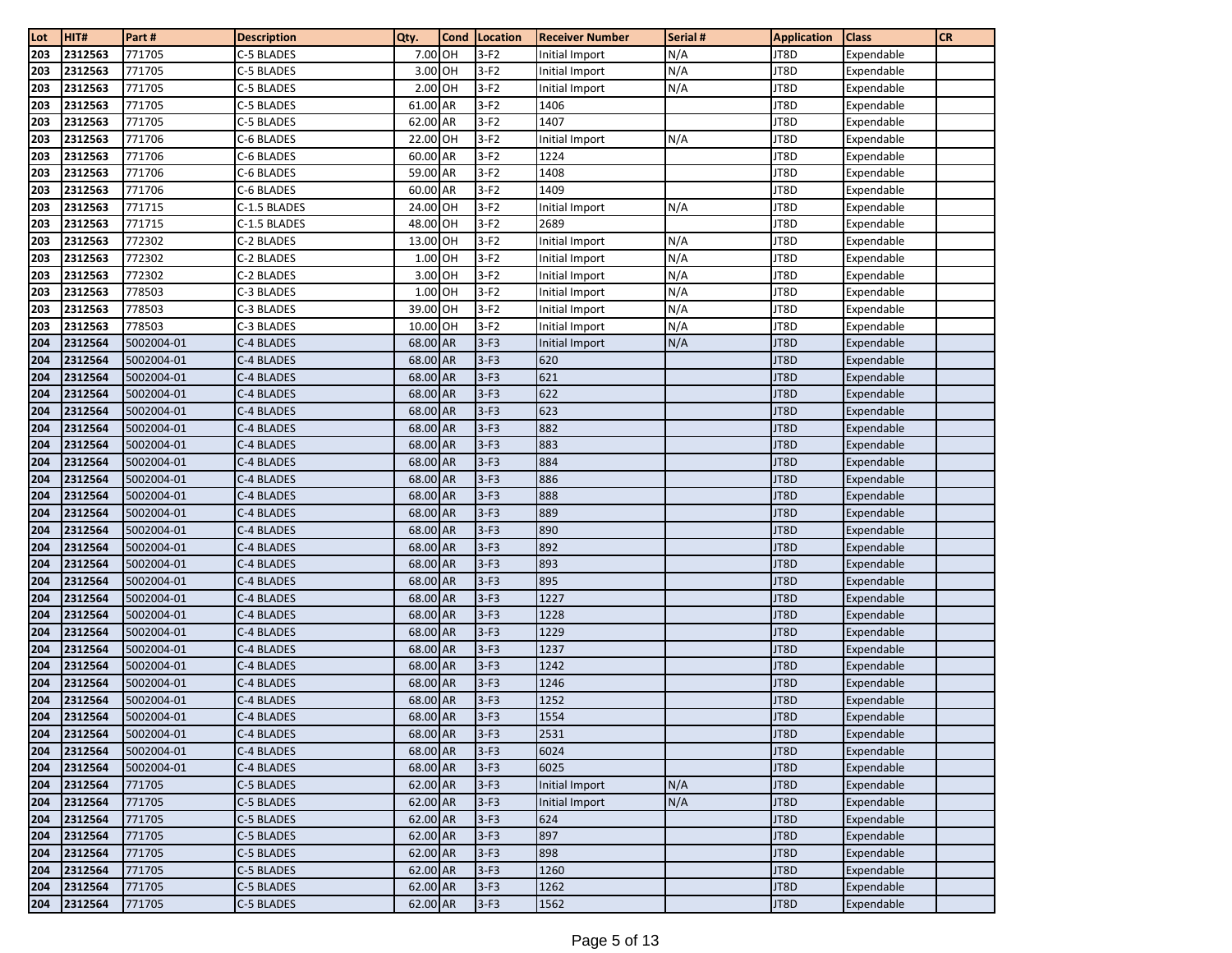| Lot | HIT#        | Part#      | <b>Description</b>                       | Qty.      | <b>Cond Location</b> | <b>Receiver Number</b> | Serial #  | <b>Application</b> | <b>Class</b> | <b>CR</b> |
|-----|-------------|------------|------------------------------------------|-----------|----------------------|------------------------|-----------|--------------------|--------------|-----------|
| 204 | 2312564     | 771706     | C-6 BLADES                               | 60.00 AR  | $3-F3$               | 625                    |           | JT8D               | Expendable   |           |
| 204 | 2312564     | 771706     | C-6 BLADES                               | 60.00 AR  | $3-F3$               | 899                    |           | JT8D               | Expendable   |           |
| 204 | 2312564     | 771706     | C-6 BLADES                               | 60.00 AR  | $3-F3$               | 901                    |           | JT8D               | Expendable   |           |
| 204 | 2312564     | 771706     | C-6 BLADES                               | 60.00 AR  | $3-F3$               | 1264                   |           | JT8D               | Expendable   |           |
| 204 | 2312564     | 771706     | C-6 BLADES                               | 60.00 AR  | $3-F3$               | 1265                   |           | JT8D               | Expendable   |           |
| 204 | 2312564     | 771706     | C-6 BLADES                               | 60.00 AR  | $3-F3$               | 1564                   |           | JT8D               | Expendable   |           |
| 204 | 2312564     | 771715     | C-1.5 BLADES                             | 48.00 AR  | $3-F3$               | 626                    |           | JT8D               | Expendable   |           |
| 204 | 2312564     | 771715     | C-1.5 BLADES                             | 48.00 AR  | $3-F3$               | 902                    |           | JT8D               | Expendable   |           |
| 204 | 2312564     | 771715     | C-1.5 BLADES                             | 43.00 AR  | $3-F3$               | 1266                   |           | JT8D               | Expendable   |           |
| 204 | 2312564     | 772302     | C-2 BLADES                               | 56.00 AR  | $3-F3$               | Initial Import         | N/A       | JT8D               | Expendable   |           |
| 204 | 2312564     | 772302     | C-2 BLADES                               | 45.00 AR  | $3-F3$               | <b>Initial Import</b>  | N/A       | JT8D               | Expendable   |           |
| 204 | 2312564     | 772302     | C-2 BLADES                               | 54.00 AR  | $3-F3$               | 904                    |           | JT8D               | Expendable   |           |
| 204 | 2312564     | 772302     | C-2 BLADES                               | 56.00 AR  | $3-F3$               | 1568                   |           | JT8D               | Expendable   |           |
| 204 | 2312564     | 778503     | C-3 BLADES                               | 66.00 AR  | $3-F3$               | Initial Import         | N/A       | JT8D               | Expendable   |           |
| 204 | 2312564     | 778503     | C-3 BLADES                               | 66.00 AR  | $3-F3$               | Initial Import         | N/A       | JT8D               | Expendable   |           |
| 204 | 2312564     | 800137     | SHIELD-ASSY OF, HEAT, NO 4               | 1.00 AR   | $3-F3$               | Initial Import         | N/A       | JT8D               | Expendable   |           |
|     |             |            | <b>BRG</b>                               |           |                      |                        |           |                    |              |           |
| 205 | 2312565     | 320115     | <b>ANTI-ICE VALVE</b>                    | 1.00 AR   | $3-F4$               | 4774                   | 23023DR4  | JT8D               | Rotable      |           |
| 205 | 2312565     | 320115     | <b>ANTI-ICE VALVE</b>                    | 1.00 AR   | $3-F4$               | 4774                   | 17761DR4  | JT8D               | Rotable      |           |
| 205 | 2312565     | 320115     | <b>ANTI-ICE VALVE</b>                    | 1.00 AR   | $3-F4$               | 4774                   | A12273DR4 | JT8D               | Rotable      |           |
| 205 | 2312565     | 320115     | <b>ANTI-ICE VALVE</b>                    | 1.00 AR   | $3-F4$               | 4774                   | 1142DR4   | JT8D               | Rotable      |           |
| 205 | 2312565     | 320115     | ANTI-ICE VALVE                           | 1.00 AR   | $3-F4$               | 4774                   | D1431DR4  | JT8D               | Rotable      |           |
| 205 | 2312565     | 320115     | <b>ANTI-ICE VALVE</b>                    | 1.00 AR   | $3-F4$               | 4775                   | 22911     | JT8D               | Rotable      |           |
| 205 | 2312565     | 320115     | <b>ANTI-ICE VALVE</b>                    | 1.00 AR   | $3-F4$               | 4775                   | 25668DR4  | JT8D               | Rotable      |           |
| 205 | 2312565     | 320115     | <b>ANTI-ICE VALVE</b>                    | 1.00 AR   | $3-F4$               | 4775                   | 406DR4    | JT8D               | Rotable      |           |
| 205 | 2312565     | 320115     | <b>ANTI-ICE VALVE</b>                    | $1.00$ AR | $3-F4$               | 4775                   | 22928DR4  | JT8D               | Rotable      |           |
| 205 | 2312565     | 320115     | ANTI-ICE VALVE                           | 1.00 AR   | $3-F4$               | 4775                   | 31232DR4  | JT8D               | Rotable      |           |
| 205 | 2312565     | 320115     | <b>ANTI-ICE VALVE</b>                    | 1.00 AR   | $3-F4$               | 4775                   | A1081DR4  | JT8D               | Rotable      |           |
| 205 | 2312565     | 320115     | <b>ANTI-ICE VALVE</b>                    | 1.00 AR   | $3-F4$               | 4775                   | S307DR4   | JT8D               | Rotable      |           |
| 205 | 2312565     | 421495     | VALVE AND ACTUATOR-AIR                   | 1.00 AR   | $3-F4$               | 4776                   | 40118DR4  | JT8D               | Rotable      |           |
|     |             |            | <b>SHUTOFF</b>                           |           |                      |                        |           |                    |              |           |
| 205 | 2312565     | 421495     | VALVE AND ACTUATOR-AIR<br><b>SHUTOFF</b> | 1.00 AR   | $3-F4$               | 4776                   | 28086DR4  | JT8D               | Rotable      |           |
| 205 | 2312565     | 421495     | VALVE AND ACTUATOR-AIR                   | 1.00 AR   | $3-F4$               | 4776                   | 6396DR4   | JT8D               | Rotable      |           |
|     |             |            | <b>SHUTOFF</b>                           |           |                      |                        |           |                    |              |           |
| 205 | 2312565     | 421495     | VALVE AND ACTUATOR-AIR                   | 1.00 AR   | $3-F4$               | 4776                   | 20148DR4  | JT8D               | Rotable      |           |
|     |             |            | <b>SHUTOFF</b>                           |           |                      |                        |           |                    |              |           |
| 205 | 2312565     | 421495     | VALVE AND ACTUATOR-AIR                   | 1.00 AR   | $3-F4$               | 4776                   | 18767DR4  | JT8D               | Rotable      |           |
|     |             |            | <b>SHUTOFF</b>                           |           |                      |                        |           |                    |              |           |
|     | 205 2312565 | 421495     | <b>VALVE AND ACTUATOR-AIR</b>            | 1.00 AR   | $3-F4$               | 4776                   | A14478DR4 | JT8D               | Rotable      |           |
|     |             |            | <b>SHUTOFF</b>                           |           |                      |                        |           |                    |              |           |
| 205 | 2312565     | 421495     | <b>VALVE AND ACTUATOR-AIR</b>            | 1.00 AR   | $3-F4$               | 4776                   | 26180DR4  | JT8D               | Rotable      |           |
|     |             |            | <b>SHUTOFF</b>                           |           |                      |                        |           |                    |              |           |
| 205 | 2312565     | 421495     | VALVE AND ACTUATOR-AIR                   | 1.00 AR   | $3-F4$               | 4776                   | 16385DR4  | JT8D               | Rotable      |           |
|     |             |            | <b>SHUTOFF</b>                           |           |                      |                        |           |                    |              |           |
| 205 | 2312565     | 421495     | <b>VALVE AND ACTUATOR-AIR</b>            | 1.00 AR   | $3-F4$               | 4776                   | 5633DR4   | JT8D               | Rotable      |           |
|     |             |            | <b>SHUTOFF</b>                           |           |                      |                        |           |                    |              |           |
| 205 | 2312565     | 5000047-01 | CONTROL ASSY-BLEED VALVE                 | 1.00 AR   | $3-F4$               | 4777                   | WZ6216    | JT8D               | Rotable      |           |
| 205 | 2312565     | 529438     | <b>CC GUIDES</b>                         | 7.00 AR   | $3-F4$               | Initial Import         | N/A       | JT8D               | Expendable   |           |
| 205 | 2312565     | 674528     | CC GUIDES                                | 9.00 AR   | $3-F4$               | Initial Import         | N/A       | JT8D               | Expendable   |           |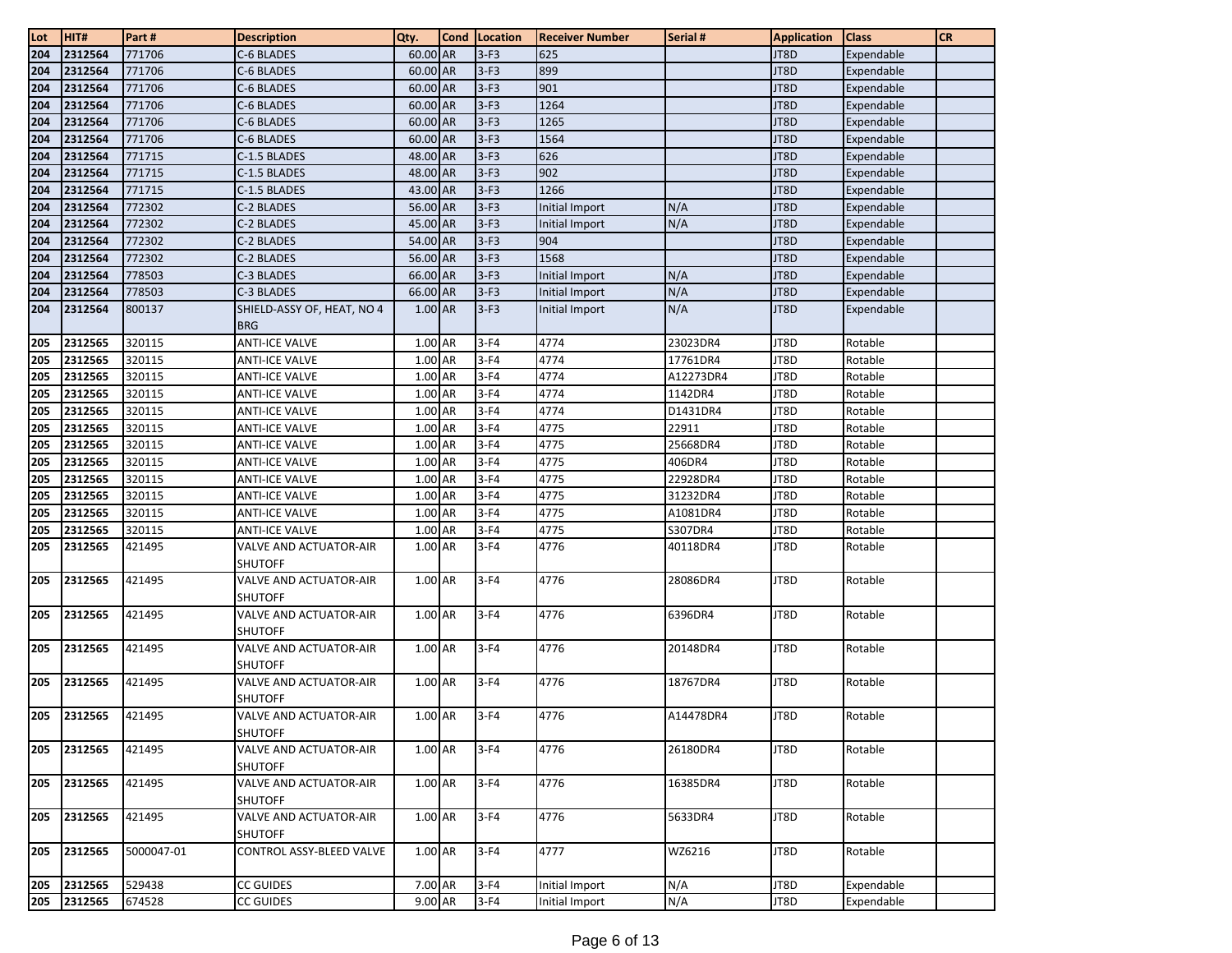| Lot | HIT#    | Part#     | <b>Description</b>                       | Qty.      | Cond | Location | <b>Receiver Number</b> | Serial #   | <b>Application</b> | <b>Class</b> | <b>CR</b> |
|-----|---------|-----------|------------------------------------------|-----------|------|----------|------------------------|------------|--------------------|--------------|-----------|
| 205 | 2312565 | 674528    | CC GUIDES                                | $9.00$ AR |      | $3-F4$   | Initial Import         | N/A        | JT8D               | Expendable   |           |
| 205 | 2312565 | 674528    | CC GUIDES                                | 9.00 AR   |      | $3-F4$   | Initial Import         | N/A        | JT8D               | Expendable   |           |
| 205 | 2312565 | 761798    | #1 BRG SEAL                              | $1.00$ AR |      | $3-F4$   | Initial Import         | <b>NSN</b> | JT8D               | Expendable   |           |
| 205 | 2312565 | 761798    | #1 BRG SEAL                              | 1.00 AR   |      | $3-F4$   | Initial Import         | <b>NSN</b> | JT8D               | Expendable   |           |
| 205 | 2312565 | 767448    | HUB-REAR COMPR                           | 1.00 AR   |      | $3-F4$   | 4778                   | P635857    | JT8D               | Expendable   |           |
| 205 | 2312565 | 774302    | CC GUIDES                                | 9.00 AR   |      | $3-F4$   | Initial Import         | N/A        | JT8D               | Expendable   |           |
| 205 | 2312565 | 774389    | POWER CONNECTING LINK                    | 1.00 AR   |      | $3-F4$   | Initial Import         | <b>NSN</b> | JT8D               | Expendable   |           |
| 205 | 2312565 | 774389    | POWER CONNECTING LINK                    | 1.00 AR   |      | $3-F4$   | Initial Import         | <b>NSN</b> | JT8D               | Expendable   |           |
| 205 | 2312565 | 774389    | POWER CONNECTING LINK                    | 1.00 AR   |      | $3-F4$   | Initial Import         | <b>NSN</b> | JT8D               | Expendable   |           |
| 205 | 2312565 | 777848    | REAR COMP FAN DUCT                       | $1.00$ AR |      | $3-F4$   | Initial Import         | N/A        | JT8D               | Expendable   |           |
|     |         |           | <b>FRONT FAIRING</b>                     |           |      |          |                        |            |                    |              |           |
| 205 | 2312565 | 778590    | SHUTOFF CONNECTING LINK                  | 1.00 AR   |      | $3-F4$   | Initial Import         | <b>NSN</b> | JT8D               | Expendable   |           |
| 205 | 2312565 | 778590    | SHUTOFF CONNECTING LINK                  | 1.00 AR   |      | $3-F4$   | Initial Import         | <b>NSN</b> | JT8D               | Expendable   |           |
| 205 | 2312565 | 778590    | SHUTOFF CONNECTING LINK                  | 1.00 AR   |      | $3-F4$   | Initial Import         | <b>NSN</b> | JT8D               | Expendable   |           |
| 205 | 2312565 | 778590    | <b>SHUTOFF CONNECTING LINK</b>           | $1.00$ AR |      | $3-F4$   | Initial Import         | <b>NSN</b> | JT8D               | Expendable   |           |
| 205 | 2312565 | 778590    | SHUTOFF CONNECTING LINK                  | 1.00 AR   |      | $3-F4$   | Initial Import         | <b>NSN</b> | JT8D               | Expendable   |           |
| 205 | 2312565 | 799206    | ELBOW-TUBE                               | 1.00 AR   |      | $3-F4$   | 4779                   | <b>NSN</b> | JT8D               | Expendable   |           |
| 205 | 2312565 | 801772    | <b>CC GUIDES</b>                         | 9.00 AR   |      | $3-F4$   | Initial Import         | N/A        | JT8D               | Expendable   |           |
| 205 | 2312565 | 801772    | CC GUIDES                                | 9.00 AR   |      | $3-F4$   | Initial Import         | N/A        | JT8D               | Expendable   |           |
| 205 | 2312565 | 801772    | <b>CC GUIDES</b>                         | 9.00 AR   |      | $3-F4$   | Initial Import         | N/A        | JT8D               | Expendable   |           |
| 205 | 2312565 | 801846    | SHIELD-ASSY OF, NO 4 BRG                 | $1.00$ AR |      | $3-F4$   | Initial Import         | N/A        | JT8D               | Expendable   |           |
| 205 | 2312565 | 801846    | SHIELD-ASSY OF, NO 4 BRG                 | 1.00 AR   |      | $3-F4$   | Initial Import         | N/A        | JT8D               | Expendable   |           |
| 205 | 2312565 | 801846    | SHIELD-ASSY OF, NO 4 BRG                 | 1.00 AR   |      | $3-F4$   | Initial Import         | N/A        | JT8D               | Expendable   |           |
| 205 | 2312565 | 805378    | REAR AIRBLEED MANIFOLD                   | 1.00 AR   |      | $3-F4$   | Initial Import         | <b>NSN</b> | JT8D               | Rotable      |           |
| 205 | 2312565 | 815723-01 | SHIELD-ASSY OF, HEAT, NO 4<br><b>BRG</b> | 1.00 AR   |      | $3-F4$   | Initial Import         | <b>NSN</b> | JT8D               | Expendable   |           |
| 205 | 2312565 | 815723-01 | SHIELD-ASSY OF, HEAT, NO 4<br><b>BRG</b> | 1.00 AR   |      | $3-F4$   | Initial Import         | <b>NSN</b> | JT8D               | Expendable   |           |
| 205 | 2312565 | 819058    | DIFF FAN DUCT FAIRING                    | 1.00 AR   |      | $3-F4$   | Initial Import         | <b>NSN</b> | JT8D               | Expendable   |           |
| 205 | 2312565 | 819059    | RIGHT IGNITER PLUG FAIRING               | 1.00 AR   |      | $3-F4$   | Initial Import         | <b>NSN</b> | JT8D               | Expendable   |           |
| 205 | 2312565 | 819059    | RIGHT IGNITER PLUG FAIRING               | 1.00 AR   |      | $3-F4$   | Initial Import         | <b>NSN</b> | JT8D               | Expendable   |           |
| 205 | 2312565 | 819059    | RIGHT IGNITER PLUG FAIRING               | 1.00 AR   |      | $3-F4$   | Initial Import         | <b>NSN</b> | JT8D               | Expendable   |           |
| 205 | 2312565 | 819059    | RIGHT IGNITER PLUG FAIRING               | 1.00 AR   |      | $3-F4$   | Initial Import         | <b>NSN</b> | JT8D               | Expendable   |           |
| 205 | 2312565 | 819059    | RIGHT IGNITER PLUG FAIRING               | 1.00 AR   |      | $3-F4$   | Initial Import         | <b>NSN</b> | JT8D               | Expendable   |           |
| 205 | 2312565 | 819059    | RIGHT IGNITER PLUG FAIRING               | 1.00 AR   |      | $3-F4$   | Initial Import         | <b>NSN</b> | JT8D               | Expendable   |           |
| 205 | 2312565 | 819069    | T-2 DUCT                                 | 1.00 AR   |      | $3-F4$   | Initial Import         | N/A        | JT8D               | Expendable   |           |
| 205 | 2312565 | 819069    | T-2 DUCT                                 | 1.00 AR   |      | $3-F4$   | Initial Import         | N/A        | JT8D               | Expendable   |           |
| 205 | 2312565 | 819069    | T-2 DUCT                                 | 1.00 AR   |      | $3-F4$   | Initial Import         | N/A        | JT8D               | Expendable   |           |
| 205 | 2312565 | 819072    | T-2 DUCT                                 | 1.00 AR   |      | $3-F4$   | Initial Import         | N/A        | JT8D               | Expendable   |           |
| 205 | 2312565 | 820251    | T-2 DUCT                                 | 1.00 AR   |      | $3-F4$   | Initial Import         | N/A        | JT8D               | Expendable   |           |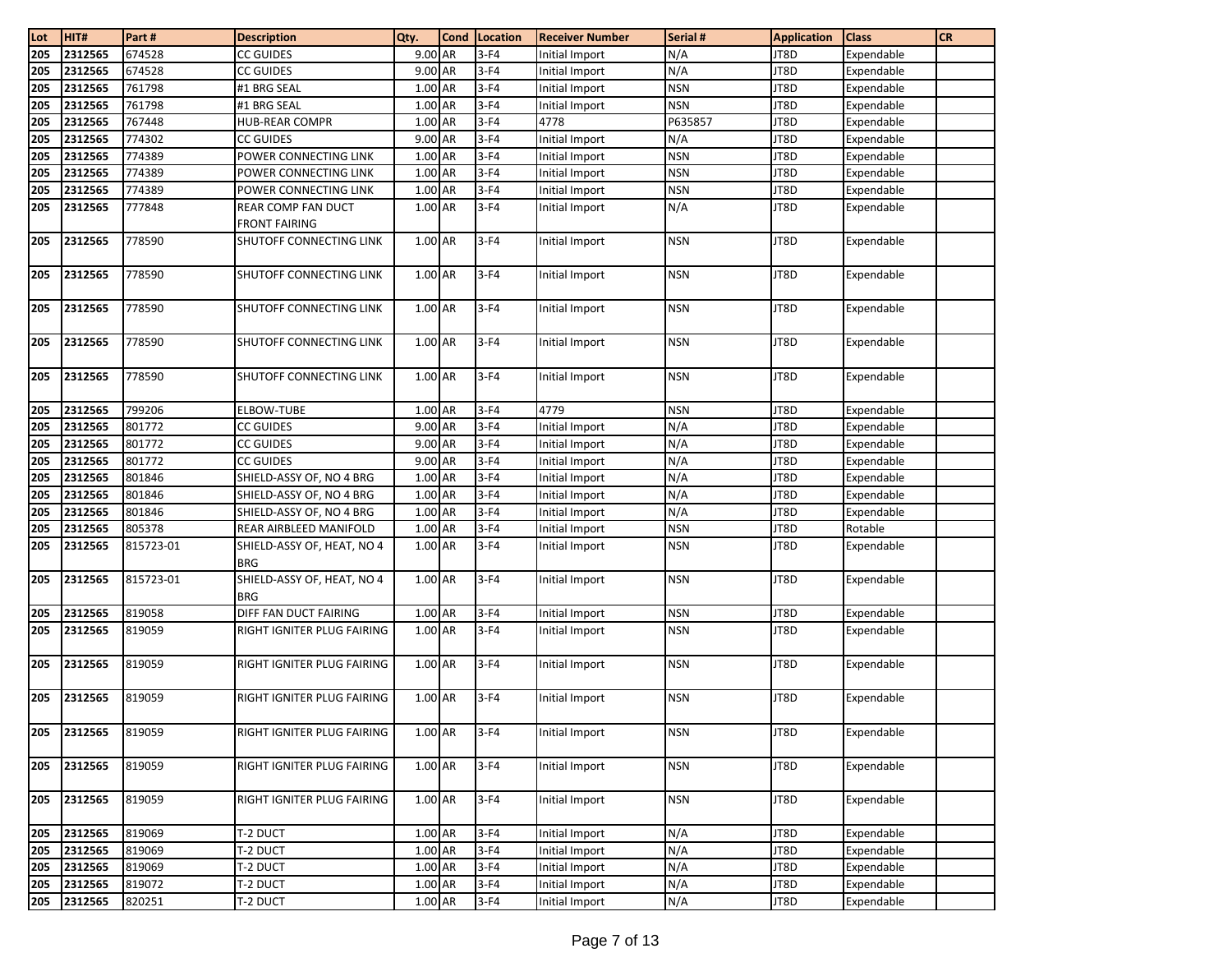| Lot | HIT#    | Part#       | <b>Description</b>               | Qty.      | Cond | Location | <b>Receiver Number</b> | Serial #      | <b>Application</b> | <b>Class</b> | <b>CR</b> |
|-----|---------|-------------|----------------------------------|-----------|------|----------|------------------------|---------------|--------------------|--------------|-----------|
| 205 | 2312565 | 820251      | t-2 duct                         | 1.00 REP  |      | $3-F4$   | Initial Import         | N/A           | JT8D               | Expendable   |           |
| 205 | 2312565 | 820254      | T-2 DUCT                         | 1.00 REP  |      | $3-F4$   | Initial Import         | N/A           | JT8D               | Expendable   |           |
| 205 | 2312565 | 820496-01   | REAR AIRBLEED MANIFOLD           | 1.00 AR   |      | $3-F4$   | Initial Import         | N/A           | JT8D               | Rotable      |           |
| 205 | 2312565 | JA789359    | T-2 DUCT                         | 1.00 AR   |      | $3-F4$   | Initial Import         | N/A           | JT8D               | Expendable   |           |
| 205 | 2312565 | JA789359    | <b>T-2 DUCT</b>                  | 1.00 REP  |      | $3-F4$   | Initial Import         | N/A           | JT8D               | Expendable   |           |
| 205 | 2312565 | JA789360    | <b>T-2 DUCT</b>                  | 1.00 AR   |      | $3-F4$   | Initial Import         | N/A           | JT8D               | Expendable   |           |
| 205 | 2312565 | JA789360    | T-2 DUCT                         | $1.00$ AR |      | $3-F4$   | Initial Import         | N/A           | JT8D               | Expendable   |           |
| 205 | 2312565 | JA789360    | <b>T-2 DUCT</b>                  | 1.00 AR   |      | $3-F4$   | Initial Import         | N/A           | JT8D               | Expendable   |           |
| 205 | 2312565 | JA789360    | <b>T-2 DUCT</b>                  | 1.00 REP  |      | $3-F4$   | Initial Import         | N/A           | JT8D               | Expendable   |           |
| 205 | 2312565 | JA789362    | <b>T-2 DUCT</b>                  | 1.00 AR   |      | $3-F4$   | Initial Import         | N/A           | JT8D               | Expendable   |           |
| 205 | 2312565 | JA789362    | T-2 DUCT                         | 1.00 AR   |      | $3-F4$   | Initial Import         | N/A           | JT8D               | Expendable   |           |
| 205 | 2312565 | JA789362    | <b>T-2 DUCT</b>                  | 1.00 AR   |      | $3-F4$   | Initial Import         | N/A           | JT8D               | Expendable   |           |
| 205 | 2312565 | JA819071    | T-2 DUCT                         | 1.00 AR   |      | $3-F4$   | Initial Import         | N/A           | JT8D               | Expendable   |           |
| 205 | 2312565 | JA819071    | T-2 DUCT                         | 1.00 AR   |      | $3-F4$   | Initial Import         | N/A           | JT8D               | Expendable   |           |
| 205 | 2312565 | JA820254    | T-2 DUCT                         | 1.00 AR   |      | $3-F4$   | Initial Import         | N/A           | JT8D               | Expendable   |           |
| 206 | 2312566 | 10-353875-4 | <b>EXCITER BOX (SINGLE PACK)</b> | 1.00 AR   |      | $3-F5$   | Initial Import         | 88928         | JT8D               | Expendable   |           |
| 206 | 2312566 | 10-614500-1 | <b>EXCITER BOX</b>               | 1.00 AR   |      | $3-F5$   | 5998                   | 92137682      | CFM56              | Expendable   |           |
| 206 | 2312566 | 5000047-01  | CONTROL ASSY-BLEED VALVE         | $1.00$ AR |      | $3-F5$   | Initial Import         | MT1742        | JT8D               | Rotable      |           |
| 206 | 2312566 | 5000047-01  | CONTROL ASSY-BLEED VALVE         | 1.00 AR   |      | $3-F5$   | 3719                   | <b>UG0938</b> | JT8D               | Rotable      |           |
| 206 | 2312566 | 5001648-01  | PROBE-AVERAGE PRESSURE           | 1.00 AR   |      | $3-F5$   | Initial Import         | 13106         | JT8D               | Expendable   |           |
| 206 | 2312566 | 5001648-01  | PROBE-AVERAGE PRESSURE           | 1.00 AR   |      | $3-F5$   | *7677                  | 72016         | JT8D               | Expendable   |           |
| 206 | 2312566 | 5001648-01  | PROBE-AVERAGE PRESSURE           | $1.00$ AR |      | $3-F5$   | *7678                  | 60018         | JT8D               | Expendable   |           |
| 206 | 2312566 | 5001648-01  | PROBE-AVERAGE PRESSURE           | $1.00$ AR |      | $3-F5$   | *7679                  | 14226         | JT8D               | Expendable   |           |
| 206 | 2312566 | 702695      | CC DUCT INN REAR SUPPORT         | 11.00 AR  |      | $3-F5$   | Initial Import         | N/A           | JT8D               | Expendable   |           |
| 206 | 2312566 | 702695      | CC DUCT INN REAR SUPPORT         | 4.00 AR   |      | $3-F5$   | 2689                   |               | JT8D               | Expendable   |           |
| 206 | 2312566 | 702696      | CC DUCT INN REAR SUPPORT         | 18.00 AR  |      | $3-F5$   | Initial Import         | N/A           | JT8D               | Expendable   |           |
| 206 | 2312566 | 702696      | CC DUCT INN REAR SUPPORT         | 1.00 AR   |      | $3-F5$   | 2689                   |               | JT8D               | Expendable   |           |
| 206 | 2312566 | 765412      | THERMOCOUPLE                     | 1.00 AR   |      | $3-F5$   | Initial Import         | 340222        | JT8D               | Expendable   |           |
| 206 | 2312566 | 765412      | THERMOCOUPLE                     | 1.00 AR   |      | $3-F5$   | Initial Import         | 195626        | JT8D               | Expendable   |           |
| 206 | 2312566 | 765412      | THERMOCOUPLE                     | 1.00 OH   |      | $3-F5$   | <b>Initial Import</b>  | 61026         | JT8D               | Expendable   |           |
| 206 | 2312566 | 765412      | THERMOCOUPLE                     | 1.00 AR   |      | $3-F5$   | *7817                  | 340225        | JT8D               | Expendable   |           |
| 206 | 2312566 | 765412      | THERMOCOUPLE                     | 1.00 AR   |      | $3-F5$   | *7818                  | 337651        | JT8D               | Expendable   |           |
| 206 | 2312566 | 765412      | <b>THERMOCOUPLE</b>              | 1.00 AR   |      | $3-F5$   | *7819                  | 340097        | JT8D               | Expendable   |           |
| 206 | 2312566 | 765412      | THERMOCOUPLE                     | 1.00 AR   |      | $3-F5$   | *7822                  | 340221        | JT8D               | Expendable   |           |
| 206 | 2312566 | 765412      | THERMOCOUPLE                     | 1.00 AR   |      | $3-F5$   | *7823                  | 170051        | JT8D               | Expendable   |           |
| 206 | 2312566 | 765412      | <b>THERMOCOUPLE</b>              | 1.00 AR   |      | $3-F5$   | *7828                  | 170034        | JT8D               | Expendable   |           |
| 206 | 2312566 | 765412      | THERMOCOUPLE                     | 1.00 AR   |      | $3-F5$   | *7830                  | 170063        | JT8D               | Expendable   |           |
| 206 | 2312566 | 765412      | <b>THERMOCOUPLE</b>              | 1.00 AR   |      | $3-F5$   | *7835                  | 70565         | JT8D               | Expendable   |           |
| 206 | 2312566 | 776311      | <b>COVER ASSY-COMB CHMBR</b>     | 1.00 AR   |      | $3-F5$   | Initial Import         | 2154          | JT8D               | Expendable   |           |
|     |         |             | <b>FAN DUCT</b>                  |           |      |          |                        |               |                    |              |           |
| 206 | 2312566 | 778585      | <b>CC DUCT SPACER</b>            | 10.00 AR  |      | $3-F5$   | Initial Import         | N/A           | JT8D               | Expendable   |           |
| 206 | 2312566 | 778585      | CC DUCT SPACER                   | 1.00 AR   |      | $3-F5$   | 2689                   |               | JT8D               | Expendable   |           |
| 206 | 2312566 | 778586      | <b>CC DUCT SPACER</b>            | 98.00 AR  |      | $3-F5$   | Initial Import         | N/A           | JT8D               | Expendable   |           |
| 206 | 2312566 | 778586      | CC DUCT SPACER                   | $5.00$ AR |      | $3-F5$   | 2689                   |               | JT8D               | Expendable   |           |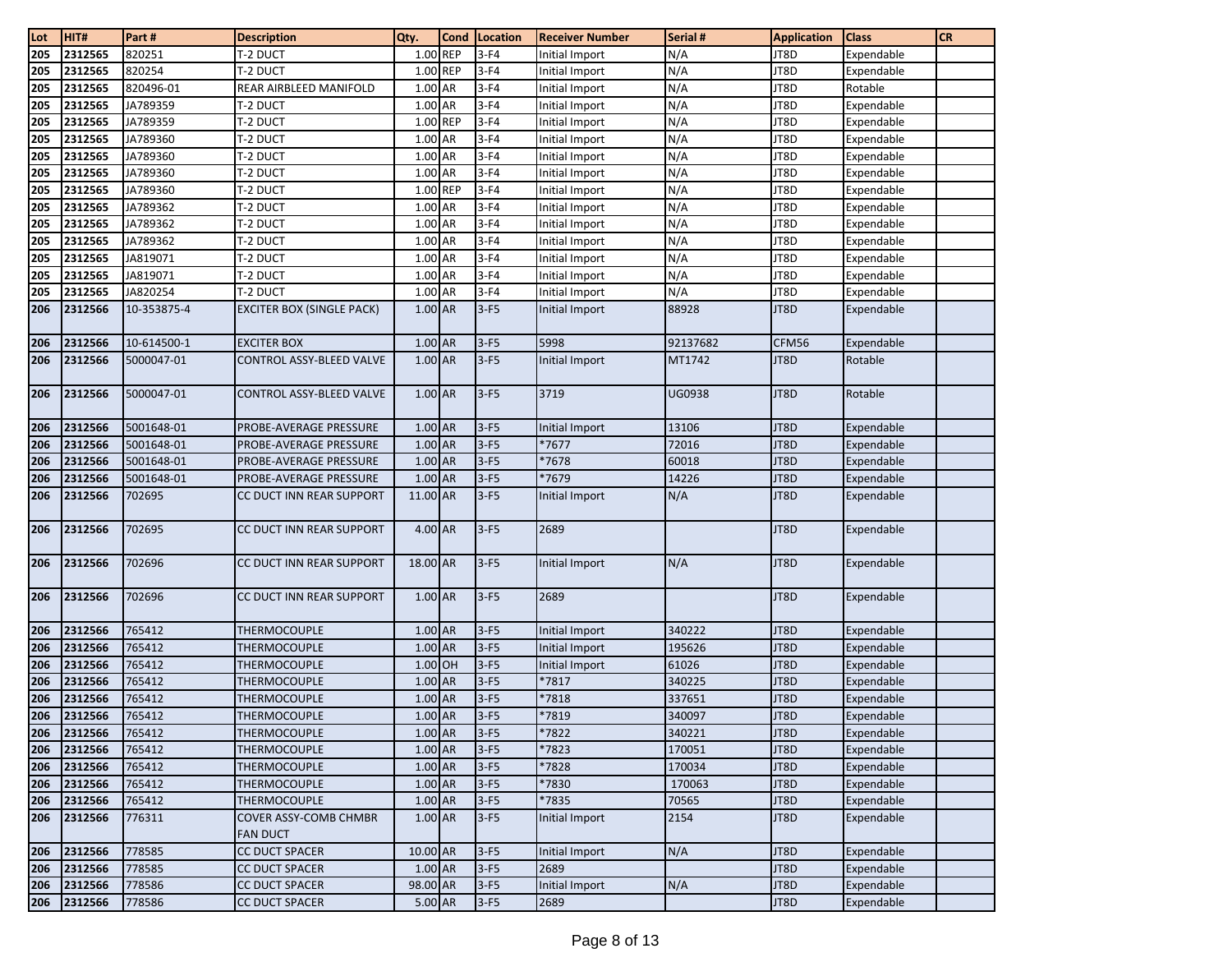| Lot | HIT#    | Part#     | <b>Description</b>                          | Qty.      | <b>Cond</b>     | Location | <b>Receiver Number</b> | Serial #   | <b>Application</b> | Class      | <b>CR</b> |
|-----|---------|-----------|---------------------------------------------|-----------|-----------------|----------|------------------------|------------|--------------------|------------|-----------|
| 206 | 2312566 | 778586    | <b>CC DUCT SPACER</b>                       | 4.00 AR   |                 | $3-F5$   | *10819                 |            | JT8D               | Expendable |           |
| 206 | 2312566 | 800137    | SHIELD-ASSY OF, HEAT, NO 4<br><b>BRG</b>    | 1.00 AR   |                 | $3-F5$   | Initial Import         | N/A        | JT8D               | Expendable |           |
| 206 | 2312566 | 800138    | SHIELD-ASSY OF, NO 4 BRG                    | 1.00 AR   |                 | $3-F5$   | Initial Import         | <b>NSN</b> | JT8D               | Expendable |           |
| 206 | 2312566 | 800139    | NO 4 BRG HEATSHIELD                         | 1.00 AR   |                 | $3-F5$   | 6002                   | <b>NSN</b> | JT8D               | Expendable |           |
| 206 | 2312566 | 800145    | SHIELD-ASSY OF, HEAT, NO 4<br><b>BRG</b>    | 1.00 AR   |                 | $3-F5$   | 6000                   | <b>NSN</b> | JT8D               | Expendable |           |
| 206 | 2312566 | 801846    | SHIELD-ASSY OF, NO 4 BRG                    | 1.00 AR   |                 | $3-F5$   | Initial Import         | N/A        | JT8D               | Expendable |           |
| 206 | 2312566 | 803509    | PT7 PRESSURE PROBES                         | 1.00 AR   |                 | $3-F5$   | Initial Import         | 13602      | JT8D               | Expendable |           |
| 206 | 2312566 | 803509    | PT7 PRESSURE PROBES                         | 1.00 AR   |                 | $3-F5$   | Initial Import         | 417389     | JT8D               | Expendable |           |
| 206 | 2312566 | 803509    | <b>PT7 PRESSURE PROBES</b>                  | 1.00 AR   |                 | $3-F5$   | Initial Import         | 149398     | JT8D               | Expendable |           |
| 206 | 2312566 | 803509    | <b>PT7 PRESSURE PROBES</b>                  | 1.00 AR   |                 | $3-F5$   | Initial Import         | 205524     | JT8D               | Expendable |           |
| 206 | 2312566 | 803509    | PT7 PRESSURE PROBES                         | 1.00 AR   |                 | $3-F5$   | Initial Import         | 149968     | JT8D               | Expendable |           |
| 206 | 2312566 | 803509    | PT7 PRESSURE PROBES                         | 1.00 AR   |                 | $3-F5$   | Initial Import         | 79900      | JT8D               | Expendable |           |
| 206 | 2312566 | 803509    | PT7 PRESSURE PROBES                         | 1.00R     |                 | $3-F5$   | Initial Import         | 350864     | JT8D               | Expendable |           |
| 206 | 2312566 | 803509    | PT7 PRESSURE PROBES                         | 1.00 AR   |                 | $3-F5$   | 6833                   | 204573     | JT8D               | Expendable |           |
| 206 | 2312566 | 803509    | PT7 PRESSURE PROBES                         | 1.00 AR   |                 | $3-F5$   | *6834                  | 739022     | JT8D               | Expendable |           |
| 206 | 2312566 | 803509    | PT7 PRESSURE PROBES                         | 1.00R     |                 | $3-F5$   | 6835                   | 418273     | JT8D               | Expendable |           |
| 206 | 2312566 | 803509    | PT7 PRESSURE PROBES                         | 1.00R     |                 | $3-F5$   | 6836                   | 417045     | JT8D               | Expendable |           |
| 206 | 2312566 | 803509    | PT7 PRESSURE PROBES                         | 1.00R     |                 | $3-F5$   | 6837                   | 417040     | JT8D               | Expendable |           |
| 206 | 2312566 | 803509    | PT7 PRESSURE PROBES                         | 1.00R     |                 | $3-F5$   | 6838                   | 416922     | JT8D               | Expendable |           |
| 206 | 2312566 | 803509    | PT7 PRESSURE PROBES                         | 1.00 AR   |                 | $3-F5$   | 6842                   | 205505     | JT8D               | Expendable |           |
| 206 | 2312566 | 803509    | PT7 PRESSURE PROBES                         | 1.00 AR   |                 | $3-F5$   | 6843                   | 82574      | JT8D               | Expendable |           |
| 206 | 2312566 | 803509    | PT7 PRESSURE PROBES                         | 1.00 AR   |                 | $3-F5$   | 6844                   | 150686     | JT8D               | Expendable |           |
| 206 | 2312566 | 803509    | PT7 PRESSURE PROBES                         | 1.00 AR   |                 | $3-F5$   | 6845                   | 151433     | JT8D               | Expendable |           |
| 206 | 2312566 | 803509    | PT7 PRESSURE PROBES                         | 1.00 AR   |                 | $3-F5$   | 6846                   | 79134      | JT8D               | Expendable |           |
| 206 | 2312566 | 803509    | PT7 PRESSURE PROBES                         | 1.00 AR   |                 | $3-F5$   | 6847                   | 417387     | JT8D               | Expendable |           |
| 206 | 2312566 | 803509    | PT7 PRESSURE PROBES                         | 1.00 AR   |                 | $3-F5$   | *6848                  | 417390     | JT8D               | Expendable |           |
| 206 | 2312566 | 803509    | PT7 PRESSURE PROBES                         | 1.00 AR   |                 | $3-F5$   | 6849                   | 417578     | JT8D               | Expendable |           |
| 206 | 2312566 | 803509    | PT7 PRESSURE PROBES                         | 1.00 AR   |                 | $3-F5$   | 6850                   | 417393     | JT8D               | Expendable |           |
| 206 | 2312566 | 803509    | PT7 PRESSURE PROBES                         | 1.00 AR   |                 | $3-F5$   | 6851                   | 417382     | JT8D               | Expendable |           |
| 206 | 2312566 | 803509    | PT7 PRESSURE PROBES                         | 1.00 AR   |                 | $3-F5$   | 6852                   | 206164     | JT8D               | Expendable |           |
| 206 | 2312566 | 803509    | PT7 PRESSURE PROBES                         | 1.00 AR   |                 | $3-F5$   | 6853                   | 14224      | JT8D               | Expendable |           |
| 206 | 2312566 | 803509    | PT7 PRESSURE PROBES                         | 1.00 AR   |                 | $3-F5$   | 6854                   | 36235      | JT8D               | Expendable |           |
| 206 | 2312566 | 803509    | PT7 PRESSURE PROBES                         | 1.00 AR   |                 | $3-F5$   | *6855                  | 93250      | JT8D               | Expendable |           |
| 206 | 2312566 | 803509    | PT7 PRESSURE PROBES                         | 1.00 AR   |                 | $3-F5$   | *6856                  | 35175      | JT8D               | Expendable |           |
| 206 | 2312566 | 803509    | PT7 PRESSURE PROBES                         | 1.00 AR   |                 | $3-F5$   | 6857                   | 204378     | JT8D               | Expendable |           |
| 206 | 2312566 | 803509    | PT7 PRESSURE PROBES                         |           | 1.00 TESTE 3-F5 |          | 324                    | 266055     | JT8D               | Expendable |           |
| 206 | 2312566 | 803509    | PT7 PRESSURE PROBES                         | 1.00 AR   |                 | $3-F5$   | 6004                   | 71989      | JT8D               | Expendable |           |
| 206 | 2312566 | 815723-01 | SHIELD-ASSY OF, HEAT, NO 4<br><b>BRG</b>    | 1.00 AR   |                 | $3-F5$   | Initial Import         | <b>NSN</b> | JT8D               | Expendable |           |
| 206 | 2312566 | 815723-01 | SHIELD-ASSY OF, HEAT, NO 4<br><b>BRG</b>    | 1.00 AR   |                 | $3-F5$   | Initial Import         | <b>NSN</b> | JT8D               | Expendable |           |
| 206 | 2312566 | 815723-01 | SHIELD-ASSY OF, HEAT, NO 4<br><b>BRG</b>    | 1.00 AR   |                 | $3-F5$   | Initial Import         | <b>NSN</b> | JT8D               | Expendable |           |
| 206 | 2312566 | 820396    | TUBE-ASSY OF, TRANSFER,<br><b>SEAL RING</b> | $2.00$ AR |                 | $3-F5$   | Initial Import         | N/A        | JT8D               | Expendable |           |
| 206 | 2312566 | 820396    | TUBE-ASSY OF, TRANSFER,<br><b>SEAL RING</b> | $2.00$ AR |                 | $3-F5$   | Initial Import         | N/A        | JT8D               | Expendable |           |
| 206 | 2312566 | 820396    | TUBE-ASSY OF, TRANSFER,<br><b>SEAL RING</b> | $2.00$ AR |                 | $3-F5$   | Initial Import         | N/A        | JT8D               | Expendable |           |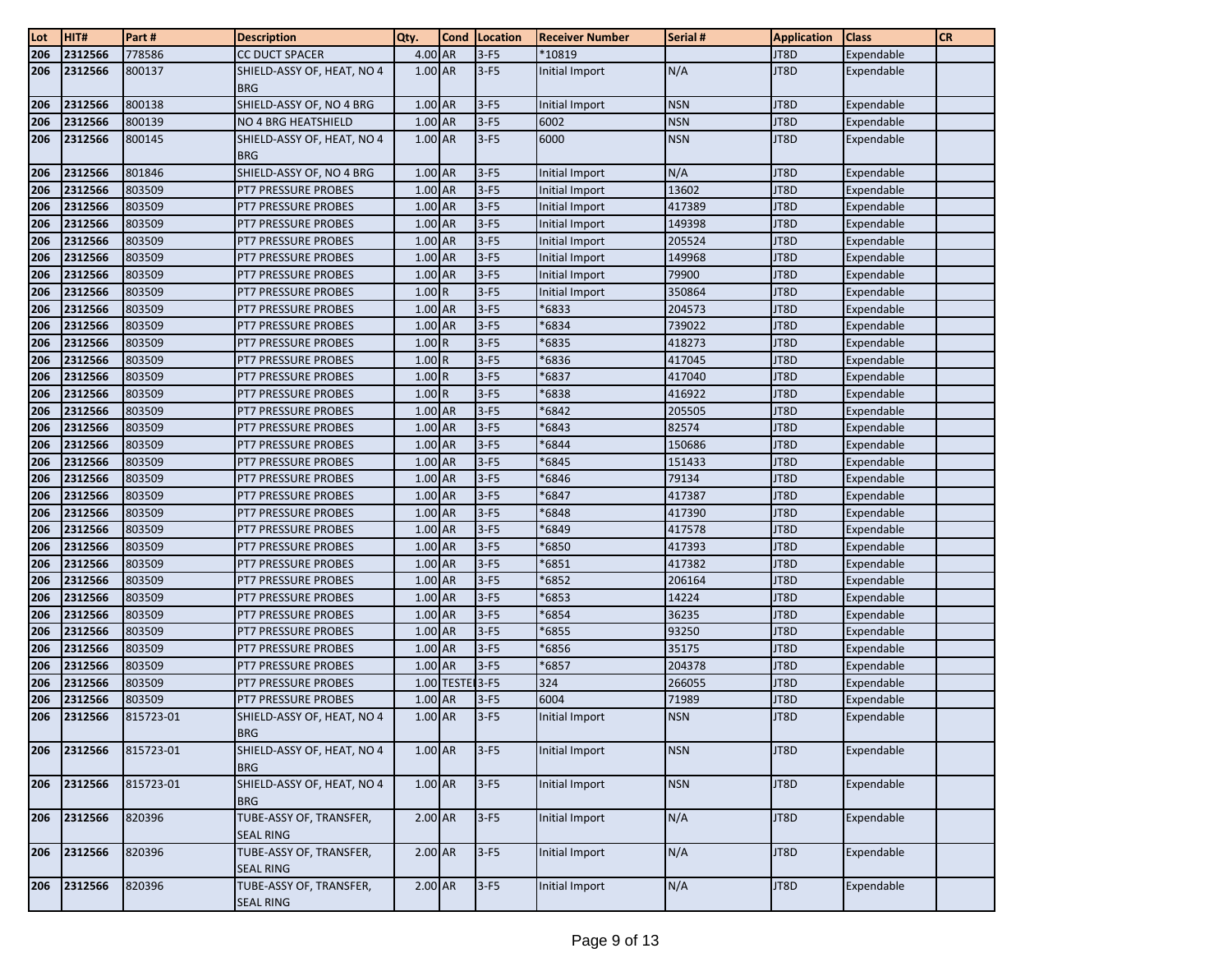| Lot        | HIT#               | Part#                          | <b>Description</b>                                | Qty.               | Cond Location    | <b>Receiver Number</b>           | Serial #      | <b>Application</b> | <b>Class</b>             | <b>CR</b> |
|------------|--------------------|--------------------------------|---------------------------------------------------|--------------------|------------------|----------------------------------|---------------|--------------------|--------------------------|-----------|
| 206        | 2312566            | 820396                         | TUBE-ASSY OF, TRANSFER,                           | 2.00 AR            | $3-F5$           | Initial Import                   | N/A           | JT8D               | Expendable               |           |
|            |                    |                                | <b>SEAL RING</b>                                  |                    |                  |                                  |               |                    |                          |           |
| 206        | 2312566            | 820396                         | TUBE-ASSY OF, TRANSFER,<br><b>SEAL RING</b>       | 2.00 AR            | $3-F5$           | Initial Import                   | N/A           | JT8D               | Expendable               |           |
| 206        | 2312566            | 820396                         | TUBE-ASSY OF, TRANSFER,<br><b>SEAL RING</b>       | 2.00 AR            | $3-F5$           | Initial Import                   | N/A           | JT8D               | Expendable               |           |
| 206        | 2312566            | 820396                         | TUBE-ASSY OF, TRANSFER,<br><b>SEAL RING</b>       | $2.00$ AR          | $3-F5$           | Initial Import                   | N/A           | JT8D               | Expendable               |           |
| 206        | 2312566            | 820396                         | TUBE-ASSY OF, TRANSFER,<br><b>SEAL RING</b>       | 2.00 AR            | $3-F5$           | Initial Import                   | N/A           | JT8D               | Expendable               |           |
| 206        | 2312566            | 820396                         | TUBE-ASSY OF, TRANSFER,<br><b>SEAL RING</b>       | 2.00 AR            | $3-F5$           | Initial Import                   | N/A           | JT8D               | Expendable               |           |
| 206        | 2312566            | N/A                            | JT8D-200 Q.E.C                                    | 1.00 AR            | $3-F5$           | Initial Import                   | N/A           | JT8D               | <b>QEC</b>               |           |
| 207        | 2312567            | 5000073-01                     | C-13 STATOR                                       | 1.00 AR            | $3-G1$           | 1126                             | RW9030        | JT8D               | Expendable               |           |
| 207        | 2312567            | 5001373-01                     | C-13 STATOR                                       | 1.00 AR            | $3-G1$           | 1128                             | JV-1847       | JT8D               | Expendable               |           |
| 207        | 2312567            | 5002973-01                     | COMPR FRONT FAN DUCT<br>ASSY                      | 1.00 AR            | $3-G1$           | 1131                             | <b>PK6860</b> | JT8D               | Expendable               |           |
| 207        | 2312567            | 762550                         | DUCT SEGMENT ASSY OF,<br><b>INNER FR, FAN EXH</b> | 1.00 AR            | $3-G1$           | 1133                             | <b>NSN</b>    | JT8D               | Expendable               |           |
| 207        | 2312567            | 762550-001                     | DUCT SEGMENT ASSY OF,<br>INNER FR, FAN EXH        | 1.00 AR            | $3-G1$           | 1134                             | 6699          | JT8D               | Expendable               |           |
| 207        | 2312567            | 762550-001                     | DUCT SEGMENT ASSY OF,<br>INNER FR, FAN EXH        | 1.00 AR            | $3-G1$           | 1136                             | 602           | JT8D               | Expendable               |           |
| 207        | 2312567            | 762550-001                     | DUCT SEGMENT ASSY OF,<br><b>INNER FR, FAN EXH</b> | 1.00 AR            | $3-G1$           | 1137                             | 1960          | JT8D               | Expendable               |           |
| 207        | 2312567            | 767448-001                     | <b>HPC REAR HUB</b>                               | 1.00 AR            | $3-G1$           | 1139                             | P63486        | JT8D               | Expendable               |           |
| 207        | 2312567            | 777915                         | FRONT COMP. SOUND<br>ABSORB. LINER ASSY           | 1.00 AR            | $3-G1$           | 1142                             | JOE1587       | JT8D               | Expendable               |           |
| 207        | 2312567            | 780322                         | LINER ASSY OF, FRONT<br><b>COMPRESSOR</b>         | 1.00 AR            | $3-G1$           | 1145                             | 821001        | JT8D               | Expendable               |           |
| 207        | 2312567            | 793245-001                     | INTERMEDIATE CASE ASSY                            | 1.00 AR            | $3-G1$           | 1148                             | NX7258        | JT8D               | Expendable               |           |
| 207        | 2312567            | 804661                         | T-3 INNER AIRSEAL                                 | 1.00 AR            | $3-G1$           | 1149                             | B433AA0383    | JT8D               | Expendable               |           |
| 207        | 2312567            | 808158-003                     | <b>REAR TURBINE CASE</b>                          | 1.00 AR            | $3-G1$           | 1627                             | UV6043        | JT8D               | Expendable               |           |
| 207        | 2312567            | 808158-003                     | <b>REAR TURBINE CASE</b>                          | 1.00 AR            | $3-G1$           | 1629                             | RC3502        | JT8D               | Expendable               |           |
| 207        | 2312567            | 808158-003                     | <b>REAR TURBINE CASE</b>                          | 1.00 AR            | $3-G1$           | 1638                             | TC2595        | JT8D               | Expendable               |           |
| 207        | 2312567            | 808562-01                      | CASE ASSY OF TURB REAR                            | 1.00 AR            | $3-G1$           | 1631                             | BLFDAA0150    | JT8D               | Expendable               |           |
| 207        | 2312567            | 808636-001                     | <b>REAR TURBINE CASE</b>                          | 1.00 AR            | $3-G1$           | 1633                             | <b>UK9840</b> | JT8D               | Expendable               |           |
| 207        | 2312567            | 808636-001                     | <b>REAR TURBINE CASE</b>                          | 1.00 AR            | $3-G1$           | 2034                             | SD1029        | JT8D               | Expendable               |           |
| 207        | 2312567            | 808636-001                     | <b>REAR TURBINE CASE</b>                          | 1.00 AR            | $3-G1$           | 3785                             | QV5841        | JT8D               | Expendable               |           |
| 207        | 2312567            | 812271                         | C-11 STATOR                                       | 1.00 AR            | $3-G1$           | 1150                             | LL8591        | JT8D               | Expendable               |           |
| 207        | 2312567            | 815399-01                      | <b>REAR TURBINE CASE</b>                          | 1.00 AR            | $3-G1$           | 1636                             | BLDLCC4226    | JT8D               | Expendable               |           |
| 208        | 2312568            | 1283M47P14                     | <b>BLANKET INSULATION</b>                         | 1.00 AR            | $3-G2$           | <b>Initial Import</b>            | N/A           | CFM56              | Expendable               |           |
| 208        | 2312568            | 1283M47P17                     | <b>BLANKET INSULATION</b>                         | 1.00 AR            | $3-G2$           | Initial Import                   | N/A           | CFM56              | Expendable               |           |
| 208        | 2312568            | 1283M47P27                     | <b>BLANKET INSULATION</b>                         | 1.00 AR            | $3-G2$           | Initial Import                   | N/A           | CFM56              | Expendable               |           |
| 208        | 2312568            | 1324M13P04                     | <b>IGNITER, SPARK MAIN</b>                        | 2.00 AR            | $3-G2$           | Initial Import                   | N/A           | CFM56              | Expendable               |           |
| 208        | 2312568            | 1444M64G03                     | BAFFLE, AIR START BLEED                           | 1.00 AR            | $3-G2$           | Initial Import                   | N/A           | CFM56              | Expendable               |           |
| 208        | 2312568            | 301-297-909-0                  | <b>RING RETAINER</b>                              | 1.00 AR            | $3-G2$           | 5626                             |               | CFM56              | Expendable               |           |
| 208<br>208 | 2312568<br>2312568 | 301-298-408-0<br>301-298-802-0 | <b>NUT RETAINING</b><br>SHIM-ASSY                 | 1.00 AR<br>1.00 AR | $3-G2$<br>$3-G2$ | Initial Import<br>Initial Import | N/A<br>N/A    | CFM56<br>CFM56     | Expendable<br>Expendable |           |
| 208        | 2312568            | 301-298-909-0                  | <b>NUT SLOTTED</b>                                | 1.00 AR            | $3-G2$           | 5630                             | <b>NSN</b>    | CFM56              | Expendable               |           |
| 208        | 2312568            | 301-333-307-0                  | <b>SUPPORT, TUBE</b>                              | 1.00 AR            | $3-G2$           | Initial Import                   | N/A           | CFM56              | Expendable               |           |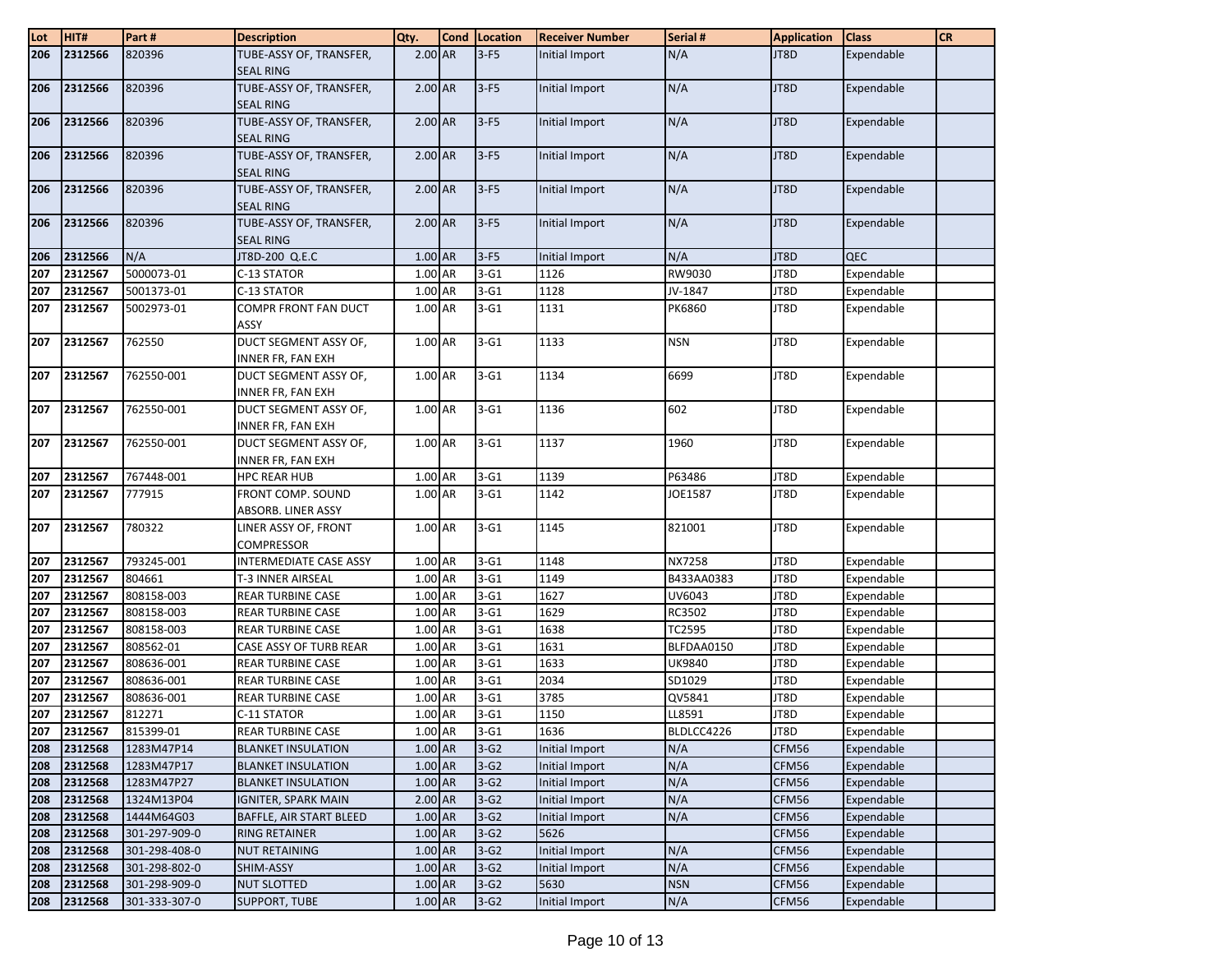| Lot | HIT#    | Part #        | <b>Description</b>                  | Qty.      | <b>Cond</b> | Location | <b>Receiver Number</b> | Serial #   | <b>Application</b> | <b>Class</b> | <b>CR</b> |
|-----|---------|---------------|-------------------------------------|-----------|-------------|----------|------------------------|------------|--------------------|--------------|-----------|
| 208 | 2312568 | 301-333-404-0 | <b>BUSHING.</b>                     | 1.00 AR   |             | $3-G2$   | Initial Import         | N/A        | CFM56              | Expendable   |           |
| 208 | 2312568 | 301-333-404-0 | <b>BUSHING.</b>                     | $1.00$ AR |             | $3-G2$   | Initial Import         | N/A        | CFM56              | Expendable   |           |
| 208 | 2312568 | 301-348-410-0 | SLEEVE, SPEED SENSOR                | 1.00 AR   |             | $3-G2$   | Initial Import         | N/A        | CFM56              | Expendable   |           |
| 208 | 2312568 | 301-473-725-0 | PANEL FAN DUCT                      | 1.00 AR   |             | $3-G2$   | Initial Import         | N/A        | CFM56              | Expendable   |           |
| 208 | 2312568 | 301-544-407-0 | TUBE OIL No 2 BRG                   | 1.00 AR   |             | $3-G2$   | 5629                   |            | CFM56              | Expendable   |           |
| 208 | 2312568 | 301-554-406-0 | PLUG, ASSY BORESCOPE                | 1.00 AR   |             | $3-G2$   | Initial Import         | N/A        | CFM56              | Expendable   |           |
|     |         |               | PORT S17 & S18                      |           |             |          |                        |            |                    |              |           |
| 208 | 2312568 | 305-047-401-0 | <b>COUPLING, TUBE</b>               | 1.00 AR   |             | $3-G2$   | Initial Import         | N/A        | CFM56              | Expendable   |           |
| 208 | 2312568 | 305-047-508-0 | MANIFOLD, OIL NO.1 BRG              | 1.00 AR   |             | $3-G2$   | Initial Import         | N/A        | CFM56              | Rotable      |           |
| 208 | 2312568 | 305-050-907-0 | OIL TUBE                            | 1.00 AR   |             | $3-G2$   | Initial Import         | N/A        | CFM56              | Expendable   |           |
| 208 | 2312568 | 305-050-907-0 | <b>OIL TUBE</b>                     | 1.00 AR   |             | $3-G2$   | 5631                   | <b>NSN</b> | CFM56              | Expendable   |           |
| 208 | 2312568 | 305-366-204-0 | BEARING, ROLLER NO.2                | 1.00 AR   |             | $3-G2$   | Initial Import         | 17612      | CFM56              | Expendable   |           |
| 208 | 2312568 | 305-367-104-0 | <b>DUCT, OIL SEPARATOR</b>          | 12.00 AR  |             | $3-G2$   | Initial Import         | N/A        | CFM56              | Expendable   |           |
| 208 | 2312568 | 305-371-802-0 | ARRESTOR, ASSY-FLAME                | 1.00 AR   |             | $3-G2$   | Initial Import         | N/A        | CFM56              | Expendable   |           |
| 208 | 2312568 | 305-398-901-0 | <b>RETAINER NUT</b>                 | 1.00 AR   |             | $3-G2$   | 5625                   |            | CFM56              | Expendable   |           |
| 208 | 2312568 | 305-415-103-0 | SUPPORT, TUBE                       | $1.00$ AR |             | $3-G2$   | Initial Import         | N/A        | CFM56              | Expendable   |           |
| 208 | 2312568 | 310A1036-1    | <b>RIGHT THRUST LINK FTG</b>        | 1.00 AR   |             | $3-G2$   | Initial Import         | N/A        | CFM56              | Expendable   |           |
| 208 | 2312568 | 333A1163-14   | FIREWALL - ASSY                     | 1.00 AR   |             | $3-G2$   | 5622                   |            | CFM56              | Expendable   |           |
| 208 | 2312568 | 335-003-308-0 | SUPPORT, ASSY NO.1 BRG              | 1.00 AR   |             | $3-G2$   | Initial Import         | N/A        | CFM56              | Expendable   |           |
| 208 | 2312568 | 335-008-602-0 | TUBE, PRESSURIZING AIR              | 3.00 AR   |             | $3-G2$   | Initial Import         | N/A        | CFM56              | Expendable   |           |
| 208 | 2312568 | 335-010-402-0 | DRAIN, TUBE                         | 1.00 AR   |             | $3-G2$   | Initial Import         | N/A        | CFM56              | Expendable   |           |
| 208 | 2312568 | 335-010-601-0 | TUBE, OIL NO.1 BRG SCAV             | 1.00 AR   |             | $3-G2$   | Initial Import         | N/A        | CFM56              | Expendable   |           |
| 208 | 2312568 | 335-010-801-0 | TUBE, ASSY-OIL NO.1 AND<br>NO.2 BRG | $1.00$ AR |             | $3-G2$   | <b>Initial Import</b>  | N/A        | CFM56              | Expendable   |           |
| 208 | 2312568 | 335-031-201-0 | PANEL FAN DUCT                      | 1.00 AR   |             | $3-G2$   | Initial Import         | N/A        | CFM56              | Expendable   |           |
| 208 | 2312568 | 335-031-311-0 | PANEL FAN DUCT                      | 1.00 AR   |             | $3-G2$   | Initial Import         | N/A        | CFM56              | Expendable   |           |
| 208 | 2312568 | 335-032-405-0 | TUBE, SEAL DRAIN                    | $1.00$ AR |             | $3-G2$   | Initial Import         | N/A        | CFM56              | Expendable   |           |
| 208 | 2312568 | 335-034-209-0 | PANEL, FAN DUCT                     | 1.00 AR   |             | $3-G2$   | Initial Import         | N/A        | CFM56              | Expendable   |           |
| 208 | 2312568 | 335-072-801-0 | TUBE OIL TO IGB                     | 1.00 AR   |             | $3-G2$   | Initial Import         | N/A        | CFM56              | Expendable   |           |
| 208 | 2312568 | 335-104-305-0 | <b>OIL TUBE</b>                     | 1.00 AR   |             | $3-G2$   | Initial Import         | N/A        | CFM56              | Expendable   |           |
| 208 | 2312568 | 335-108-701-0 | <b>SLIDE</b>                        | 2.00 AR   |             | $3-G2$   | Initial Import         | N/A        | CFM56              | Expendable   |           |
| 208 | 2312568 | 335-108-801-0 | <b>SLIDE</b>                        | 2.00 AR   |             | $3-G2$   | Initial Import         | N/A        | CFM56              | Expendable   |           |
| 208 | 2312568 | 335-108-901-0 | <b>SLIDE</b>                        | 2.00 AR   |             | $3-G2$   | Initial Import         | N/A        | CFM56              | Expendable   |           |
| 208 | 2312568 | 335-109-101-0 | <b>SLIDE</b>                        | 1.00 AR   |             | $3-G2$   | Initial Import         | N/A        | CFM56              | Expendable   |           |
| 208 | 2312568 | 335-109-201-0 | <b>SLIDE</b>                        | 1.00 AR   |             | $3-G2$   | Initial Import         | N/A        | CFM56              | Expendable   |           |
| 208 | 2312568 | 335-109-301-0 | <b>SLIDE</b>                        | 1.00 AR   |             | $3-G2$   | Initial Import         | N/A        | CFM56              | Expendable   |           |
| 208 | 2312568 | 335-109-401-0 | <b>SLIDE</b>                        | 1.00 AR   |             | $3-G2$   | Initial Import         | N/A        | CFM56              | Expendable   |           |
| 208 | 2312568 | 335-270-802-0 | <b>ASSY JUNCTION, PLATE</b>         | $1.00$ AR |             | $3-G2$   | Initial Import         | N/A        | CFM56              | Expendable   |           |
| 208 | 2312568 | 335-300-011-0 | TRANSFER GEARBOX ASSY               | 1.00 AR   |             | $3-G2$   | Initial Import         | VB5730     | CFM56              | Rotable      |           |
| 208 | 2312568 | 335-300-110-0 | ACCESSORY GEARBOX ASSY              | 1.00 AR   |             | $3-G2$   | Initial Import         | WB7079     | CFM56              | Rotable      |           |
| 208 | 2312568 | 335-319-603-0 | <b>RADIAL DRIVE SHAFT</b>           | $1.00$ AR |             | $3-G2$   | Initial Import         | F5322      | CFM56              | Expendable   |           |
| 208 | 2312568 | 650-784-037-0 | <b>NUT, SLFLKG</b>                  | 1.00 AR   |             | $3-G2$   | Initial Import         | N/A        | CFM56              | Expendable   |           |
| 208 | 2312568 | 650-784-038-0 | NUT, SLFLKG                         | 1.00 AR   |             | $3-G2$   | Initial Import         | N/A        | CFM56              | Expendable   |           |
| 208 | 2312568 | 9339M45P03    | RETAINER, NO. 4 BEARING             | 1.00 AR   |             | $3-G2$   | Initial Import         | DED12316   | CFM56              | Expendable   |           |
| 208 | 2312568 | 9339M58G01    | SHIM, LAMINATED BRG HSG             | 5.00 AR   |             | $3-G2$   | Initial Import         | N/A        | CFM56              | Expendable   |           |
| 208 | 2312568 | 9339M58P01    | <b>SHIM BRG HSG</b>                 | 1.00 AR   |             | $3-G2$   | 5627                   |            | CFM56              | Expendable   |           |
| 208 | 2312568 | 9375M61G01    | <b>TUBE AIR BLEED</b>               | 1.00 AR   |             | $3-G2$   | Initial Import         | N/A        | CFM56              | Expendable   |           |
| 208 | 2312568 | 9386M17G04    | MANIFOLD, FUEL DRAIN                | 1.00 AR   |             | $3-G2$   | Initial Import         | N/A        | CFM56              | Rotable      |           |
| 208 | 2312568 | 9387M46G02    | <b>TUBE ASSY</b>                    | 1.00 AR   |             | $3-G2$   | 5624                   |            | CFM56              | Expendable   |           |
| 208 | 2312568 | 9387M50G01    | <b>MANIFOLD DRAIN</b>               | $1.00$ AR |             | $3-G2$   | Initial Import         | N/A        | CFM56              | Rotable      |           |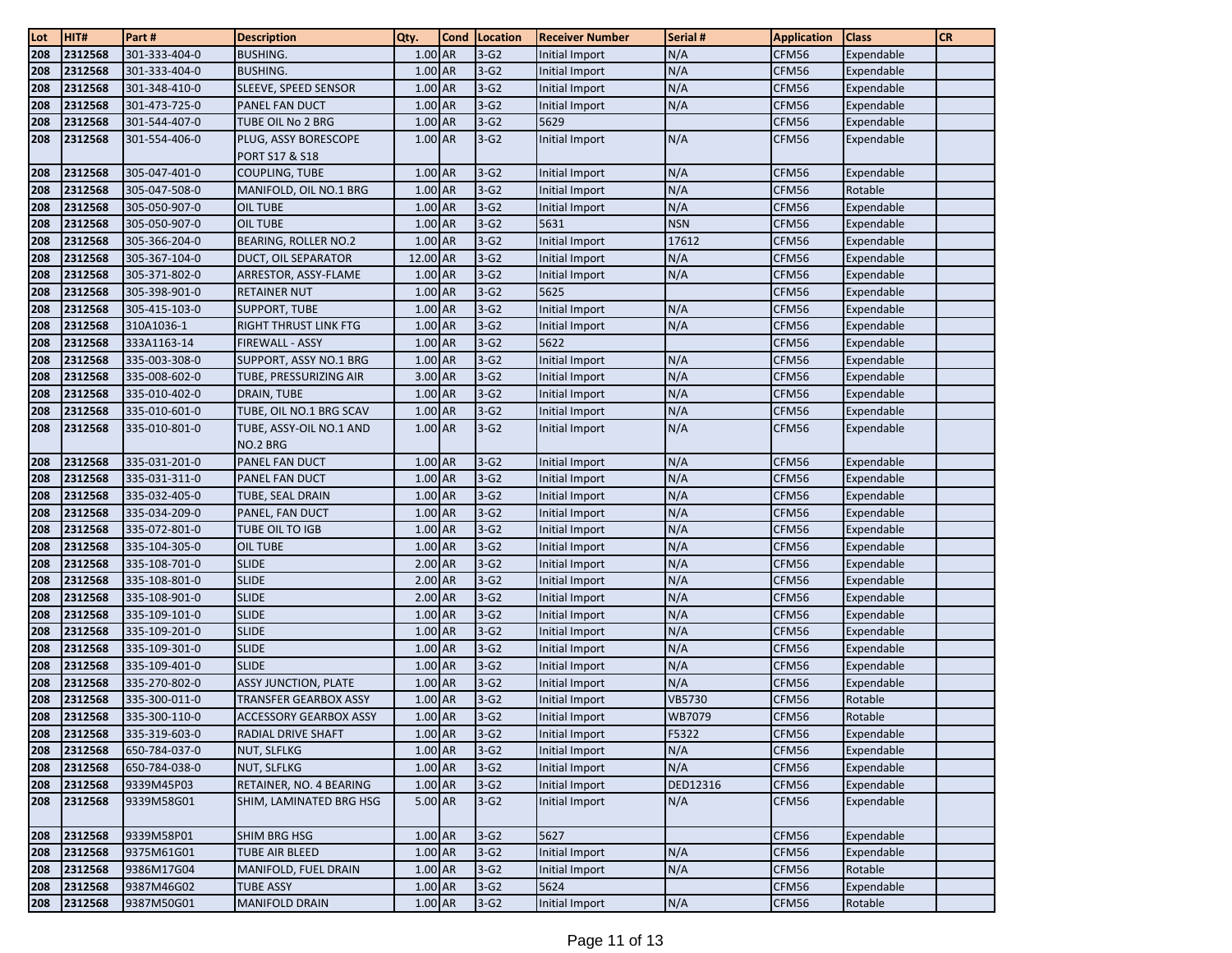| Lot              | HIT#               | Part#                    | <b>Description</b>                                     | Qty.               | <b>Cond</b> | Location         | <b>Receiver Number</b>           | Serial #   | <b>Application</b> | <b>Class</b>             | <b>CR</b> |
|------------------|--------------------|--------------------------|--------------------------------------------------------|--------------------|-------------|------------------|----------------------------------|------------|--------------------|--------------------------|-----------|
| 208              | 2312568            | 9387M58G02               | <b>MANIFOLD DRAIN</b>                                  | 1.00 AR            |             | $3-G2$           | Initial Import                   | N/A        | CFM56              | Rotable                  |           |
| 208              | 2312568            | 9387M62G01               | <b>BRACKET ASSY</b>                                    | $1.00$ AR          |             | $3-G2$           | Initial Import                   | N/A        | CFM56              | Expendable               |           |
| 208              | 2312568            | 9393M93G01               | TUBE DRAIN FUEL SUPPLY                                 | 1.00 AR            |             | $3-G2$           | Initial Import                   | N/A        | CFM56              | Expendable               |           |
| 208              | 2312568            | 9513M20P06               | LINK, CONNECTING                                       | 1.00 AR            |             | $3-G2$           | Initial Import                   | N/A        | CFM56              | Expendable               |           |
|                  |                    |                          | <b>ACTUATION RING IGV</b>                              |                    |             |                  |                                  |            |                    |                          |           |
| 208              | 2312568            | 9513M20P06               | LINK, CONNECTING                                       | $1.00$ AR          |             | $3-G2$           | Initial Import                   | N/A        | CFM56              | Expendable               |           |
|                  |                    |                          | <b>ACTUATION RING IGV</b>                              |                    |             |                  |                                  |            |                    |                          |           |
| 208              | 2312568            | 9513M21P07               | <b>LINK CONNECTING</b>                                 | 1.00 AR            |             | $3-G2$           | Initial Import                   | N/A        | CFM56              | Expendable               |           |
|                  |                    |                          | <b>ACTUATING RING STG 1</b>                            |                    |             |                  |                                  |            |                    |                          |           |
| 208              | 2312568            | 9513M21P07               | LINK CONNECTING                                        | 1.00 AR            |             | $3-G2$           | Initial Import                   | N/A        | CFM56              | Expendable               |           |
|                  |                    |                          | <b>ACTUATING RING STG 1</b>                            |                    |             |                  |                                  |            |                    |                          |           |
| 208              | 2312568            | 9513M22P06               | <b>LINK CONNECTING</b>                                 | 1.00 AR            |             | $3-G2$           | Initial Import                   | N/A        | CFM56              | Expendable               |           |
| 208              | 2312568            | 9513M22P06               | <b>ACTUATING RING STG 2</b><br>LINK CONNECTING         | 1.00 AR            |             | $3-G2$           | Initial Import                   | N/A        | CFM56              | Expendable               |           |
|                  |                    |                          | <b>ACTUATING RING STG 2</b>                            |                    |             |                  |                                  |            |                    |                          |           |
| 208              | 2312568            | 9517M50P03               | GEAR, HOR BEVEL 47 TOOTH                               | 1.00 AR            |             | $3-G2$           | Initial Import                   | SAP67076   | CFM56              | Expendable               |           |
|                  |                    |                          |                                                        |                    |             |                  |                                  |            |                    |                          |           |
| 208              | 2312568            | 9526M23P04               | LINK CONNECTING                                        | 1.00 AR            |             | $3-G2$           | Initial Import                   | N/A        | CFM56              | Expendable               |           |
|                  |                    |                          | <b>ACTUATING RING STG 3</b>                            |                    |             |                  |                                  |            |                    |                          |           |
| 208              | 2312568            | 9648M79P19               | RING, RETAINING INTERNAL                               | 1.00 AR            |             | $3-G2$           | Initial Import                   | N/A        | CFM56              | Expendable               |           |
|                  |                    |                          | <b>DBL TURN AND LOCK</b>                               |                    |             |                  |                                  |            |                    |                          |           |
|                  |                    |                          |                                                        |                    |             |                  |                                  |            |                    |                          |           |
| 208              | 2312568            | 9971M82P02               | RING, RETAINING                                        | 1.00 AR            |             | $3-G2$           | Initial Import                   | N/A        | CFM56              | Expendable               |           |
| 208              | 2312568            | 9972M47G02               | NOZZLE, ASSY-OIL FRONT                                 | 1.00 AR            |             | $3-G2$           | Initial Import                   | N/A        | CFM56              | Expendable               |           |
|                  |                    |                          | NO.3 BRG                                               |                    |             |                  |                                  |            |                    |                          |           |
| 208              | 2312568            | 9973M28G01               | NOZZLE, ASSY-OIL RADIAL                                | 1.00 AR            |             | $3-G2$           | Initial Import                   | N/A        | CFM56              | Expendable               |           |
|                  |                    |                          | <b>DRIVE SHAFT</b>                                     |                    |             |                  |                                  |            |                    |                          |           |
| 208              | 2312568            | 9984M23P01               | <b>WEIGHT, BALANCE</b>                                 | 1.00 AR            |             | $3-G2$           | Initial Import                   | N/A        | CFM56              | Expendable               |           |
| 208<br>208       | 2312568<br>2312568 | 9989M26P01<br>9989M47P02 | NOZZLE-OIL AFT NO.3 BRG                                | 1.00 AR<br>1.00 AR |             | $3-G2$<br>$3-G2$ | 5623                             | MKA24890   | CFM56<br>CFM56     | Expendable               |           |
| 208              | 2312568            | 9993M72P01               | SEAL, ROTATING NO.3 BRG<br><b>COVER PLATE CUSTOMER</b> | 1.00 AR            |             | $3-G2$           | Initial Import<br>Initial Import | N/A        | CFM56              | Expendable<br>Expendable |           |
|                  |                    |                          | <b>BLEED PAD STG 5</b>                                 |                    |             |                  |                                  |            |                    |                          |           |
| 208              | 2312568            | 9995M18G02               | GEARBOX, INLET NO.3 BRG                                | 1.00 AR            |             | $3-G2$           | Initial Import                   | 074480     | CFM56              | Expendable               |           |
|                  |                    |                          | ASSY                                                   |                    |             |                  |                                  |            |                    |                          |           |
| 208              | 2312568            | J206P0300                | RING, RETAINING                                        | 1.00 AR            |             | $3-G2$           | Initial Import                   | N/A        | CFM56              | Expendable               |           |
| 208              | 2312568            | J534P03                  | <b>NIPPLE</b>                                          | 1.00 AR            |             | $3-G2$           | Initial Import                   | N/A        | CF <sub>6</sub>    | Expendable               |           |
| 209              | 2312569            | 1277M35G01               | AIR, SHIELD-HPT STTR                                   | 6.00 AR            |             | $3-G3$           | Initial Import                   | N/A        | CFM56              | Expendable               |           |
| 209              | 2312569            | 1277M36G03               | SHIELD, BOLT HPT STTR                                  | 2.00 AR            |             | $3-G3$           | Initial Import                   | N/A        | CFM56              | Expendable               |           |
| 209              | 2312569            | 1277M36G04               | SHIELD, BOLT HPT STTR                                  | 1.00 AR            |             | $3-G3$           | Initial Import                   | N/A        | CFM56              | Expendable               |           |
| $\overline{209}$ | 2312569            | 1277M36G05               | SHIELD, BOLT HPT STTR                                  | 1.00 AR            |             | $3-G3$           | Initial Import                   | N/A        | CFM56              | Expendable               |           |
| 209              | 2312569            | 1277M36G06               | SHIELD, BOLT HPT STTR                                  | 1.00 AR            |             | $3-G3$           | Initial Import                   | N/A        | CFM56              | Expendable               |           |
| 209              | 2312569            | 1277M36G07               | SHIELD, BOLT HPT STTR                                  | 1.00 AR            |             | $3-G3$           | Initial Import                   | N/A        | CFM56              | Expendable               |           |
| 209              | 2312569            | 1318M95G01               | <b>BRACKET ASSY</b>                                    | 4.00 AR            |             | $3-G3$           | Initial Import                   | N/A        | CFM56              | Expendable               |           |
| 209              | 2312569            | 1499M57P03               | HANGER, SHROUD HPT                                     | 23.00 AR           |             | $3-G3$           | Initial Import                   | N/A        | CFM56              | Expendable               |           |
|                  |                    |                          | <b>STATOR</b>                                          |                    |             |                  |                                  |            |                    |                          |           |
| 209              | 2312569            | 1499M70P01               | HANGER, SHROUD HPT                                     | 1.00 AR            |             | $3-G3$           | Initial Import                   | N/A        | CFM56              | Expendable               |           |
|                  |                    |                          | <b>STATOR</b>                                          |                    |             |                  |                                  |            |                    |                          |           |
| 209              | 2312569            | 1667M63G01               | SUPPORT, SHROUD NOZZLE                                 | 1.00 AR            |             | $3-G3$           | Initial Import                   | GEVEVNAH   | CFM56              | Expendable               |           |
| 209              | 2312569            | 301-317-043-0            | SEAL, AIR INNER                                        | 1.00 AR            |             | $3-G3$           | Initial Import                   | LA054070-Y | CFM56              | Expendable               |           |
|                  |                    |                          |                                                        |                    |             |                  |                                  |            |                    |                          |           |